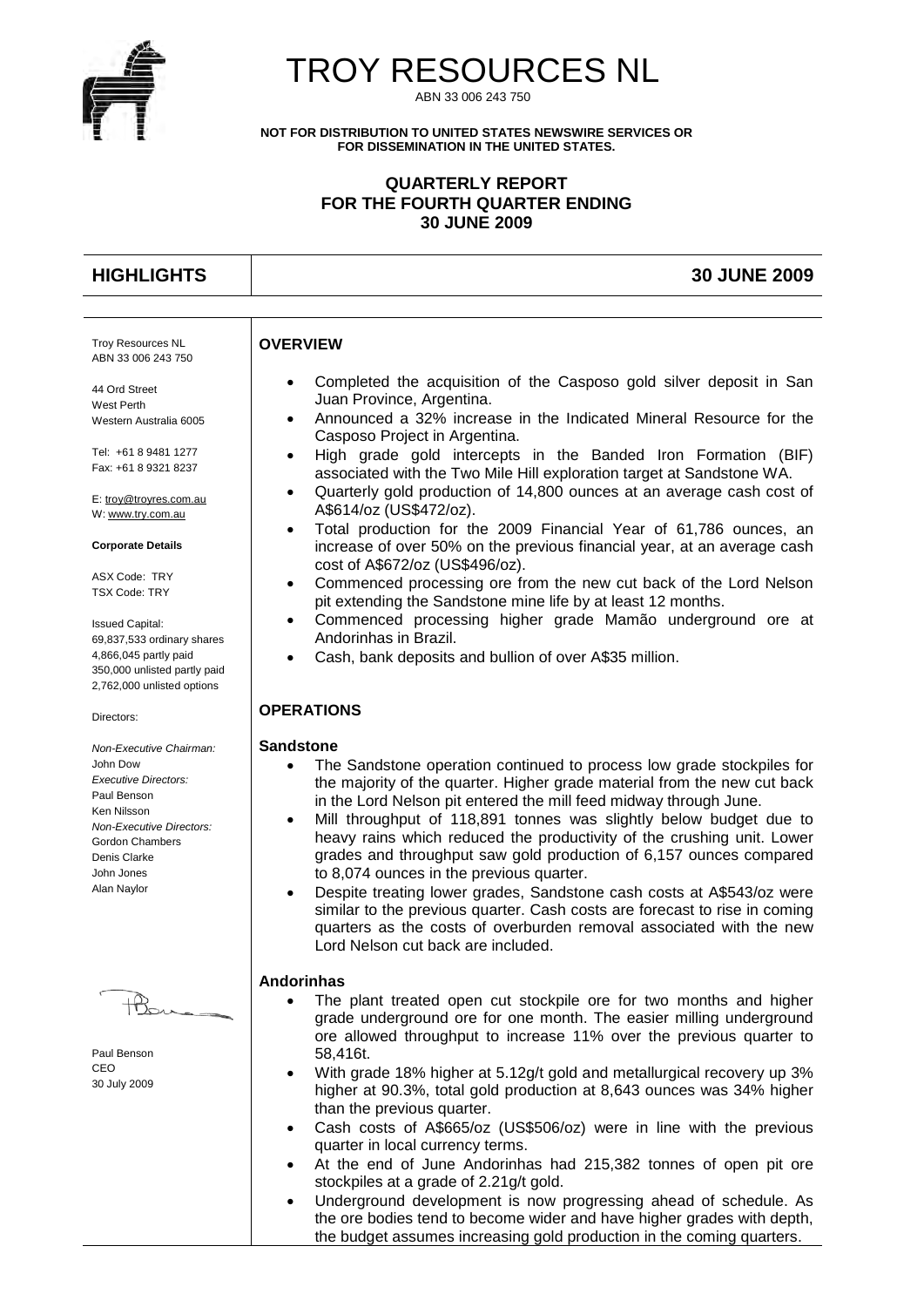

# **PROJECT DEVELOPMENT**

#### **Casposo**

• Troy completed the acquisition of the Casposo gold silver deposit on May 6 with the payment of US\$20m from cash reserves. An additional US\$2m is due on the sixth month anniversary of first production.

Troy commenced a review to consider utilizing the gold processing plant it holds in storage for the development of the Casposo orebody. We expect to update the market on the project capital in early August.

An updated Casposo Resource Estimate using drill results from Intrepid Mines Limited's 2008 diamond drilling program that were not included in the 2008 AMEC Consulting NI-43101 Technical report of July 2008 was completed. **The new Indicated Mineral Resource is 2,369,000t grading 5.4g/t gold and 201.7g/t silver for 602,500 (Gold-equivalent Au\_eq) contained ounces** 

#### **Sandstone**

- We are currently reviewing the potential to mine a number of small low grade surface deposits which have the potential to add approximately 3 months to the Sandstone mine life taking production through to the 1<sup>st</sup> quarter of FY2011. A decision to proceed with these pits will be made in the December quarter.
- With the drilling of two high grade intercepts within the BIF associated with the **Two Mile Hill Prospect,** a follow up program is being planned with the aim to prove up sufficient high grade ore to justify its exploitation.

#### **EXPLORATION**

#### **Argentina - Casposo**

Field work has commenced with geological mapping and channel sampling underway at the **Cerro Norte Target.**

#### **Australia - Sandstone**

- An 8 hole (2940m) follow-up drill program during May and June at **Two Mile Hill** delineated intrusive hosted disseminated and sheeted quartz vein style gold mineralisation and identified a second higher grade style of gold mineralisation hosted within a Banded Iron Formation (BIF).
- The BIF hosted high grade gold mineralisation was intersected on both the eastern and western margins of the Two Mile Hill tonalite with gold intersections as follows: **6.8m at 15.73g/t gold from 215.0m and 25.9m at 16.56g/t gold from 240.1m.** Follow-up drilling to delineate the BIF hosted high grade mineralisation is planned.
- Tonalite hosted gold intercepts (calculated without using a cutoff or applying a top cut) include; **96.6m at 1.66g/t gold from 306.0m downhole; 205.5m at 1.14g/t gold from 94.0m downhole; 156.3m at 1.14g/t gold from 216.5m downhole; 353.3m grading 1.04g/t gold from 125.7m downhole; 230.4m grading 1.62g/t gold from 243.1m downhole.** A Resource estimate is currently being completed.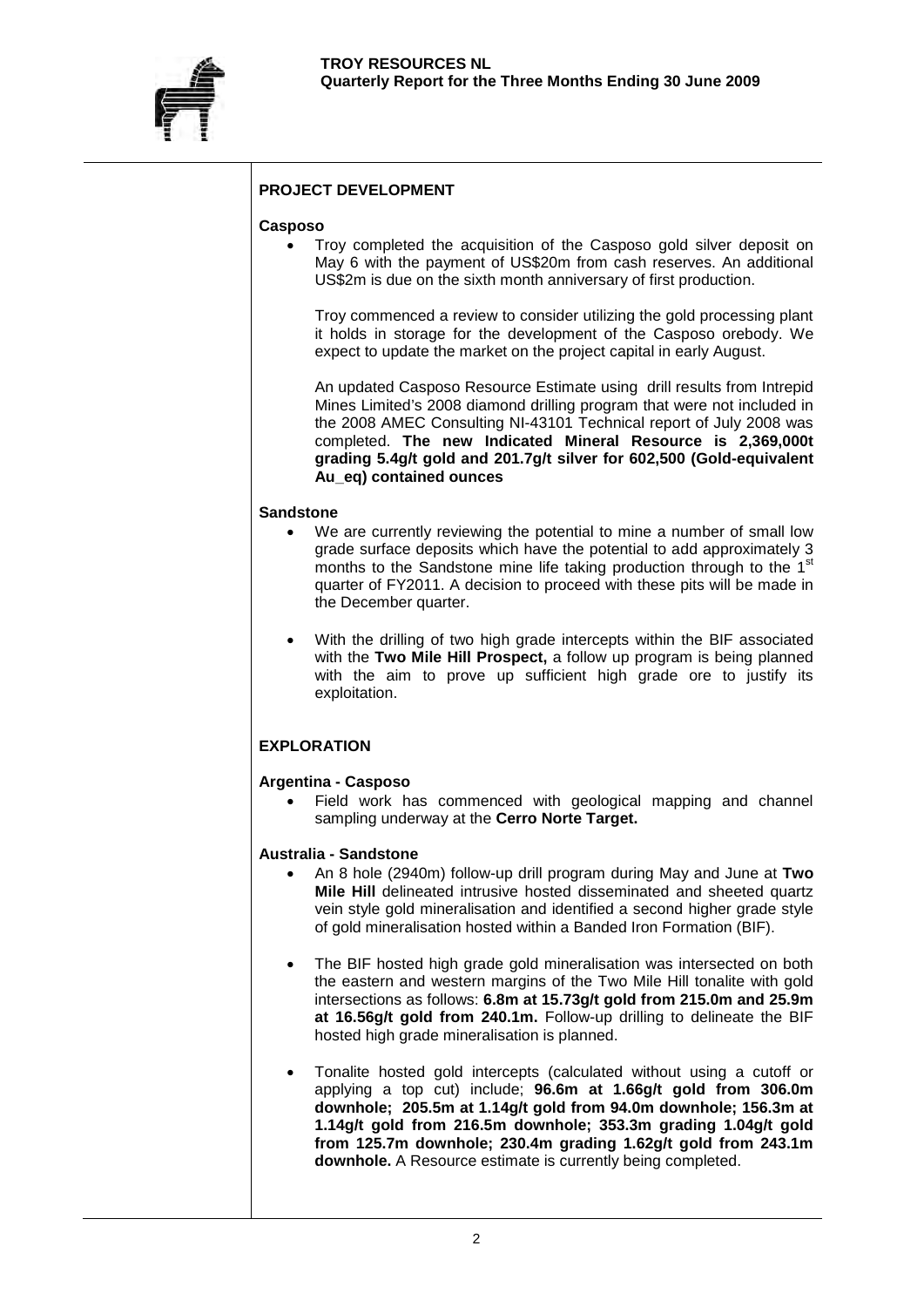

#### **Brazil – Andorinhas**

- RAB drilling of gold-in-soil anomalies at the **Maria Bonita Prospect**  located 200m south of the **Mamão Mill** produced an encouraging result of **12m grading 7.50g/t gold from 7m downhole** including **5m at 15.86g/t gold from 9m and 2m grading 32.64g/t gold from 9m.**
- The underground Diamond Core drilling at **Mamão** targeted at confirming internal grade and width continuity below the existing workings within the Reserve produced encouraging gold intercepts of; **1.0m at 38.01g/t gold, 2.7m at 15.61g/t gold, 1.1m at 67.32g/t gold, 1.1m at 66.0g/t gold, 2.8m at 18.20g/t gold, 2.1m at 12.75g/t gold** and **1.0m at 22.27g/t gold.**

#### **COMMENTARY**

**Commenting on the quarter Troy CEO Paul Benson said, "This has been a an excellent quarter on a number of fronts. Solid performance at both sites has seen financial year production increase more than 50% above the previous year.** 

**Even more pleasing has been the progress in securing Troy's future growth. We have nearly completed the review of the Casposo capital cost and expect to release it in early August.** 

**We have also published an updated Mineral Resource which incorporates the last drilling campaign undertaken by Intrepid and revised price assumptions which saw Mineral Resources increase by 32%. We are confident that the larger resource will ultimately support an increase in the Mining Reserve. We are looking to further increase the gold inventory at Casposo as we start our brownfields' exploration program aimed at testing 3 drill ready targets.**

**At Sandstone the high grade drill intercepts are very exciting and we are looking forward to completing a follow up drill campaign. Obviously with an existing operation, the tonnage required to justify development would be significantly less than if this was a greenfields discovery".**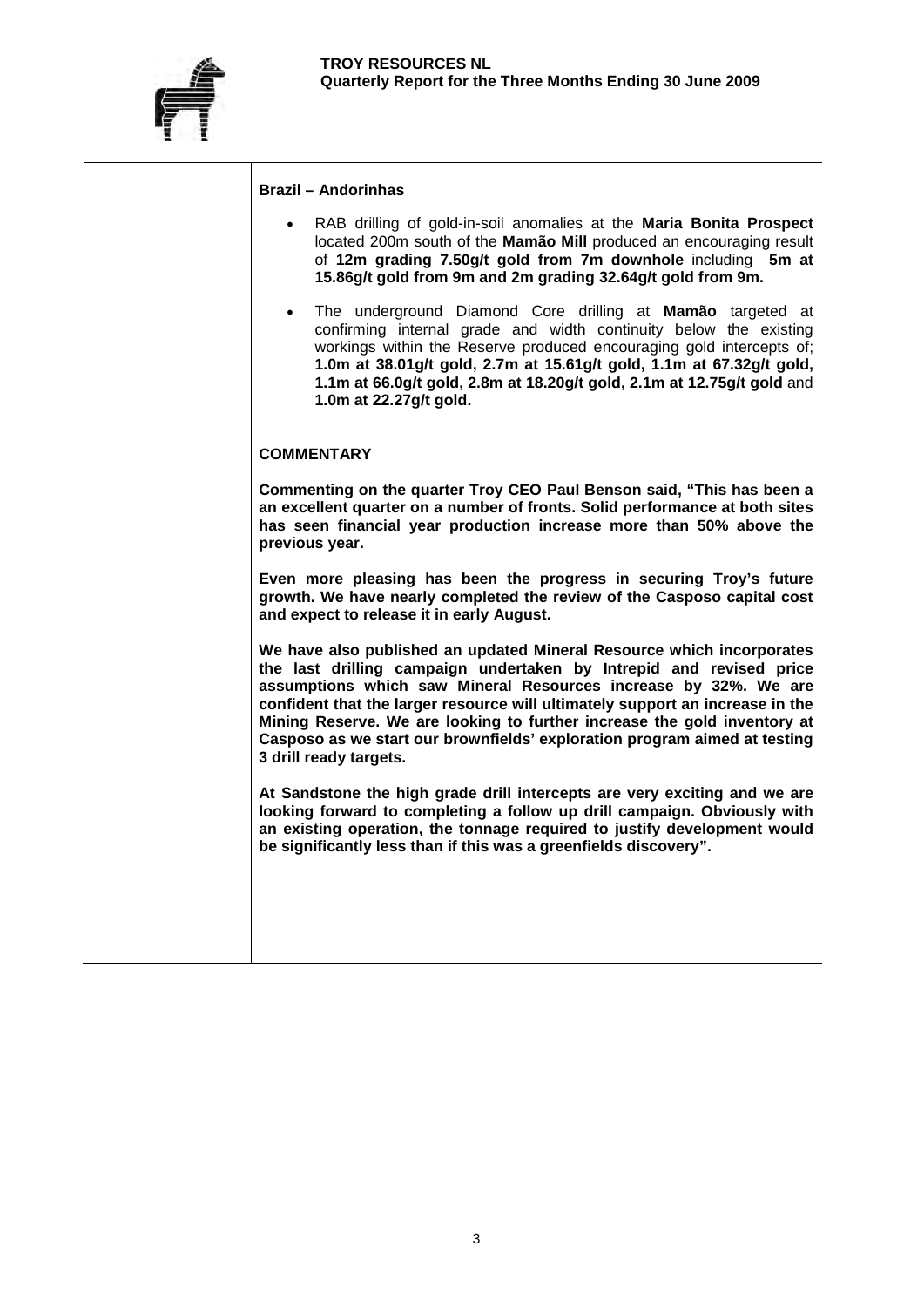

# **OPERATIONS**

# **SANDSTONE – AUSTRALIA (Troy 100%)**

#### **Production Summary**

|                         | <b>June 2009</b> | June 2008      | 12 Months to     | 12 Months to   |
|-------------------------|------------------|----------------|------------------|----------------|
|                         | Quarter          | Quarter        | <b>June 2009</b> | June 2008      |
| <b>Tonnes Milled</b>    | 118.891          | 104.604        | 541.656          | 431.945        |
| <b>Head Grade</b>       | 1.74             | 2.43           | 2.10             | 2.65           |
| Recovery                | 92.6             | 92.0           | 90.0             | 92.0           |
| <b>Gold Produced oz</b> | 6.157            | 7.372          | 32.930           | 33,846         |
| Cash cost per oz        | A\$543           | A\$833         | A\$602           | A\$706         |
|                         | <b>US\$424</b>   | <b>US\$801</b> | <b>US\$450</b>   | <b>US\$678</b> |

# **Health, Safety & Environment**

There was one lost time injury recorded during the quarter. A mill operator sustained injuries to both legs while replacing a carbon screen in an absorption tank. A draft mine closure plan was completed and will be presented to the DMP for review.

#### **Mining**

Once the mining and waste dump areas were cleared and top soil removed and stored, mining commenced on the Lord Nelson cutback. 704,182 bcms of material was mined during the quarter including 37,761 tonnes of ore at a grade of 1.66g/t gold.

Pit dewatering commenced in May 2008.

Relocation of the North West portion of the Lord Nelson waste dump was completed with 44,000 bcm of waste being shifted due to geotechnical design parameters. The waste dump is being progressively rehabilitated as mining progresses.

Investigation, design and planning have commenced on several small deposits in the Sandstone region and feasibility studies are currently being conducted.

#### **Processing**

118,891 tonnes of ore at a grade of 1.74g/t gold was milled during the quarter yielding 6,156 ounces of fine gold.

Mill throughput decreased during the quarter because of the high moisture content of the ore, causing blockages to the jaw crusher and loss of ore tonnes due the water absorbed by the clays in the ore.

Mill recovery improved to over 92%.

#### **General**

Wet weather, especially in June, affected both mine and mill production. Site morale remains high and there was a smooth transition with the recommencement of mining and the tripling of the workforce.

The increased exploration and mining activities generated by Troy in Sandstone has been most welcomed by the community and businesses in the town.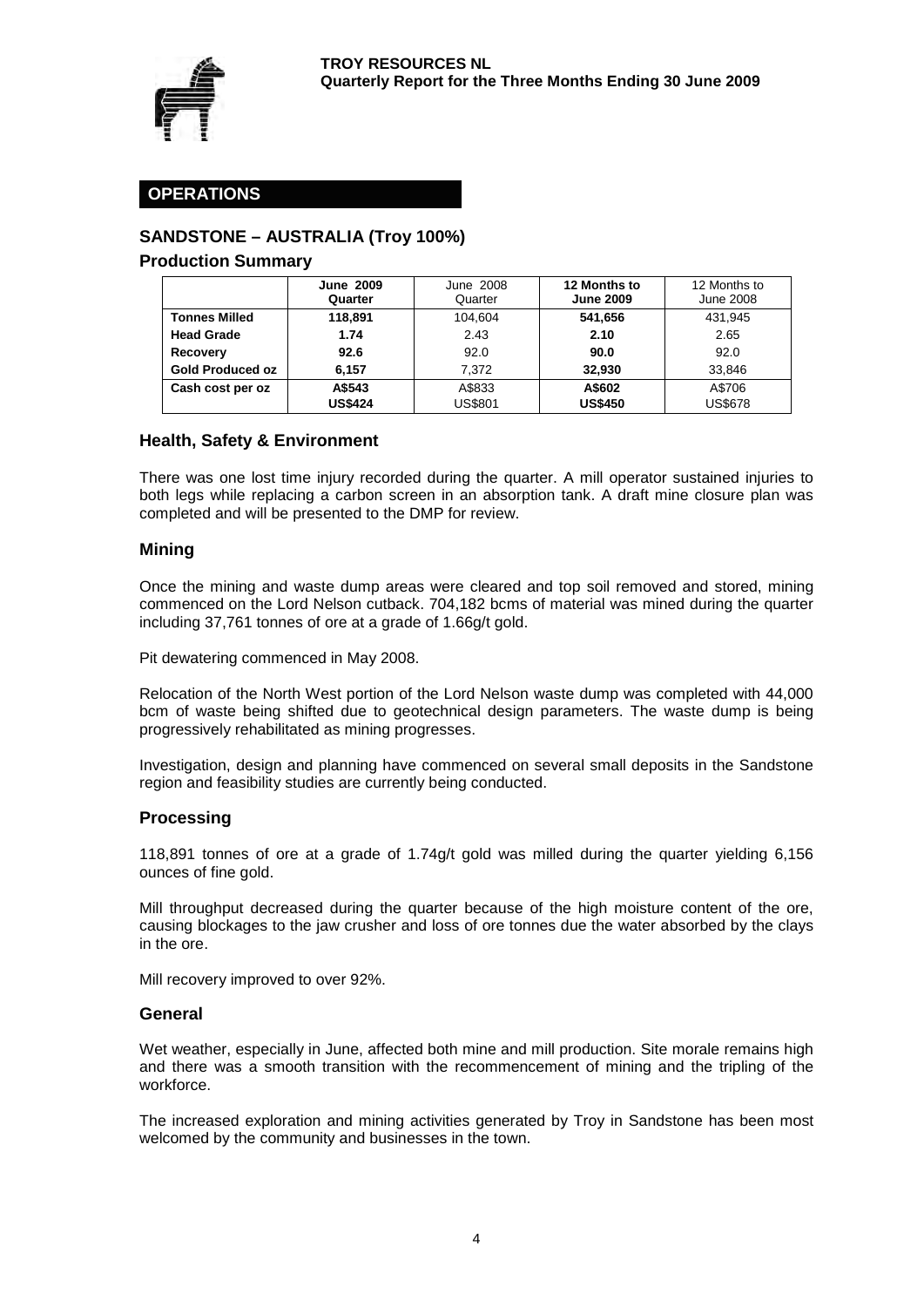

# **ANDORINHAS – BRAZIL (Troy 100% through Reinarda Mineração Ltda)**

### **Production Summary**

|                         | <b>June 2009</b><br>Quarter | June 2008<br>Quarter | 12 Months to<br><b>June 2009</b> | 4 Months to<br><b>June 2008</b> |
|-------------------------|-----------------------------|----------------------|----------------------------------|---------------------------------|
| <b>Tonnes Milled</b>    | 58.416                      | 28.397               | 213.762                          | 35.438                          |
| <b>Head Grade</b>       | 5.12                        | 4.51                 | 4.76                             | 4.77                            |
| Recovery                | 90.3                        | 86.5                 | 88.1                             | 85.2                            |
| <b>Gold Produced oz</b> | 8.643                       | 3.565                | 28.856                           | 4.632                           |
| Cash cost per oz        | A\$665                      | $N/A$ *              | A\$753                           | $N/A$ *                         |
|                         | <b>US\$506</b>              | $N/A$ *              | <b>US\$548</b>                   | $N/A$ *                         |

\*Due to initial ramp up the calculated cost per ounce is not representative of steady state production.

### **Occupation, Health & Safety**

A total of 190,151 man hrs were worked during the quarter with a total of 5 lost time injuries recorded with a total of 25 man days lost. The lost time injuries were unrelated in that they occurred across the operation with no common factors. Safety training is an every day activity so it was disappointing to record this number of accidents.

### **Environment**

There were no environmental problems, accidents or incidents during the Quarter.

### **Mine development and production, Mamão underground mine**

Jumbo development: A total of 598 m were excavated.

Ore produced for the Quarter was 15,900 t @ 8.98g/t gold.

#### **Permitting**

The permanent mining license for the Andorinhas gold operation was approved by COEMA, the regulatory body. This approval now paves the way for the issue of the required licenses, a procedure which normally may take 3-4 months. In the meantime the Company continues to operate under the temporary permitting system.

#### **General Comments**

#### **Processing**

The processing plant is performing well. Although the number of power interruptions has decreased this still is an area of concern and focus. The Company has purchased and is waiting for the installation of a system to stabilize the high voltage supply. Delivery time for this system has proved to be extraordinarily challenging but we believe it will be available in August.

An Acacia intensive leach system has been purchased for the plant to assist with recovery of very fine gold and improve the security aspects of production. The installation when completed should help increase recoveries. The hired power back up system was replaced with our own and a backup power supply for underground was also installed. Ore treated for the quarter was below budget expected in terms of grade due to problems with underground production but tonnes treated were above budget and the mill availability at a high level and mainly affected by the power issue.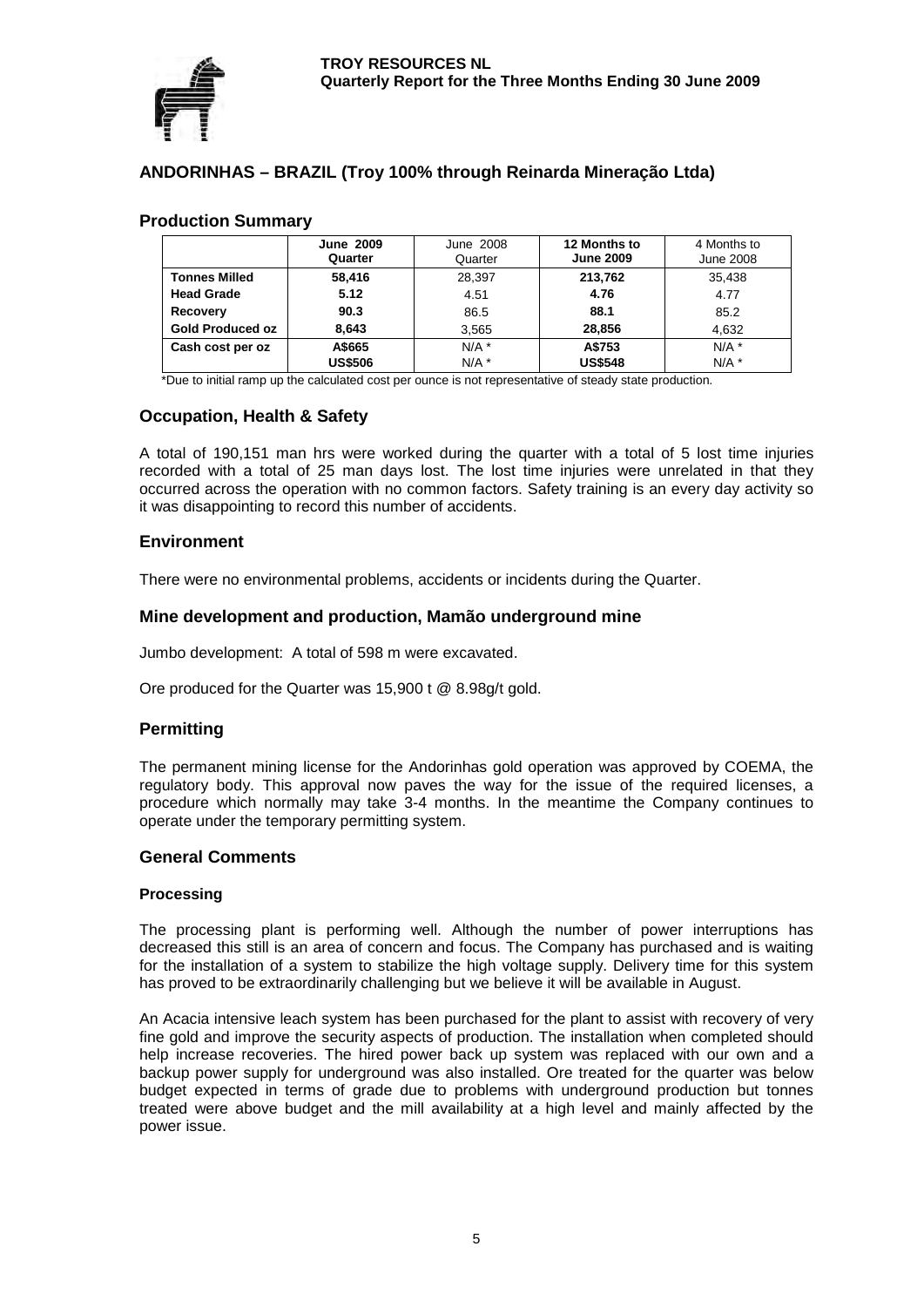

#### **Underground Mining Operation**

During the Quarter jumbo development exceeded budget and caught up most of the lost ground for the year. Development of the 2 declines is progressing very well and opening up new stoping areas both in the Melechete and M2 Lode system.

During the quarter a raise bored shaft was excavated to serve as a ventilation shaft and second means of egress for the M2 Lode ore system. The 1140m Level "room and pillar" stoping block was set up and access connected to the ventilation shaft allowing for a ramp up of production, with resulting higher extraction rates expected from July onwards. At the end of the quarter a total of 2 mechanized stoping blocks in the Melechete Lode plus sill driving using the production jumbo was in action.

The M2 Lode sill development continues past the interpreted limit of the mineralization with continuing good grades and the access raises for the Stoping sequence are being developed as the need arises for more working areas.

The underground operation suffered two major setbacks during the quarter. The unseasonal wet period caused widespread flooding with the mine pumps unable to provide for the additional heavy rains. The problem manifested itself in that the water level in the adjacent old mine rose and break through at the lower level in the new mine flooding one stoping block which caused a shortfall in stoping areas and hence a lower than budgeted ore production. The pump facilities have since been upgraded to cover similar events. The rain fall recorded over a 1 week period was over 600mm. The other main problem during the quarter was the unavailability of the small production Jumbo for 2.5 weeks. A second secondhand single boom jumbo has since been acquired providing better backup for mechanical downtime.

In general the underground mine is now functioning well.

# **Community**

The Company completed the construction of the Floresta Women's Group's facility for community activities and to provide a locale for production of clothes. The Company also continues to work on the sport facility and will complete the soccer ground by the end of the year. This is a long term project to provide a cultural and sporting environment for the Community. Reinarda also continued the program to upgrade the dirt road linking the mine with the main bitumen road. The road sees very heavy traffic from an Iron ore Company as well as the general public. It is worth noting the despite the heavy rains this year we did not lose any time because of the road condition which was a major problem in 2008.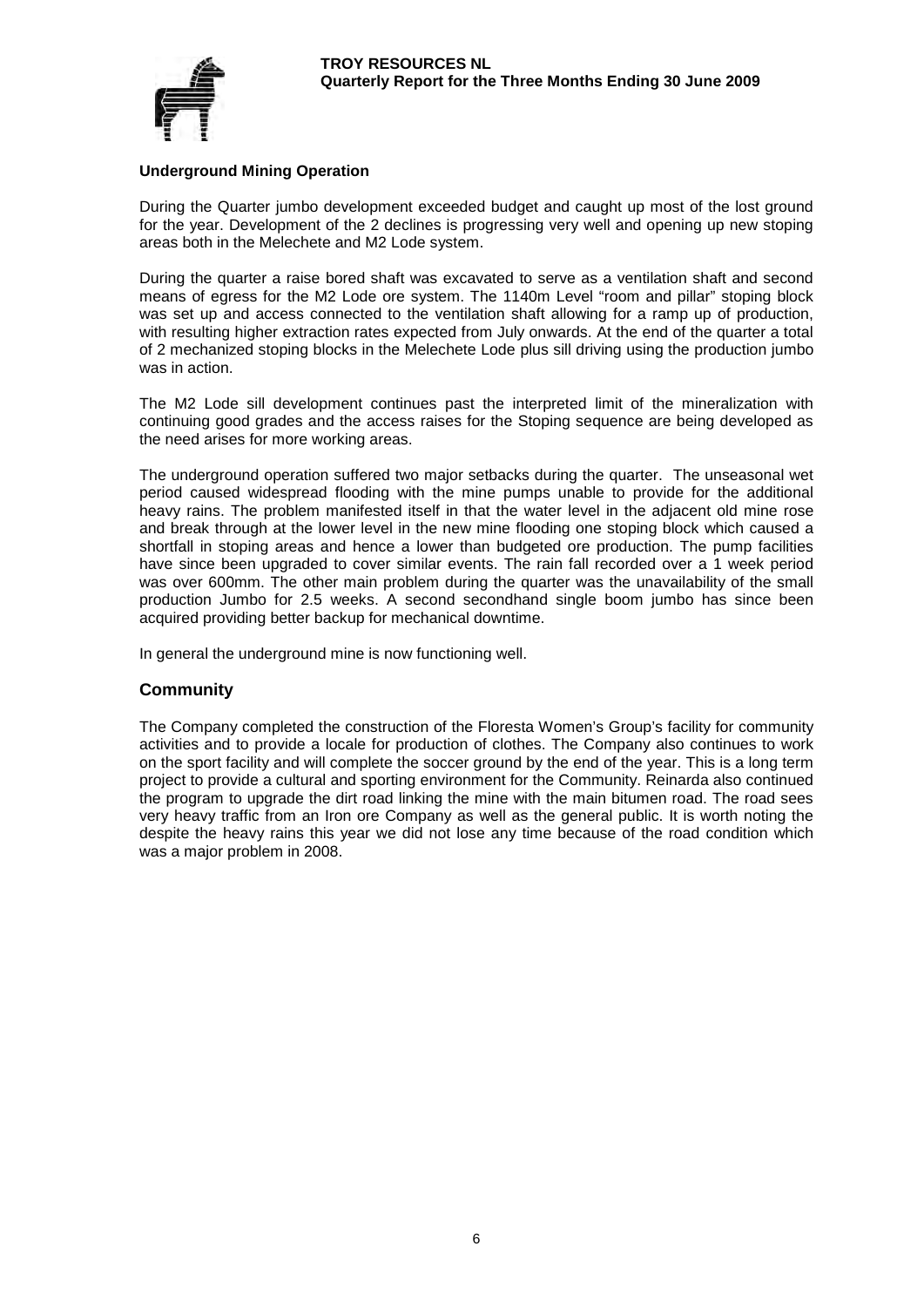

# **CASPOSO PROJECT – ARGENTINA (Troy 100%)**

Following the acquisition of the project meetings were held with State and Federal Government as well as community leaders and local authorities to introduce Troy to key stakeholders.

An agreement was reached with EPRE, the power authority, to alter the payment schedule for the agreed contribution for construction of the new proposed power line.

An Archeological survey was conducted along the proposed bore field supply line route.

During the quarter the Casposo Project was studied in detail and metallurgical test work was concluded to confirm the viability of altering the originally proposed designs to accommodate the use of the Company's fully owned plant stored in Australia as part of the overall processing facility. Re-engineering of some of the concepts including the use of alternative equipment is now nearing completion and all major items have been sourced.

Troy's Australian plant currently stored in Cobar, New South Wales has been made ready for shipping subject only to some remedial work plus the final purchase of some ancillary equipment from other parts of the world.

Contracts have been signed for completion of some design work required for waste and tailings storage with a number of smaller contracts for other parts of plant design with local engineering companies in the process of being finalised.

Quotes have been received for all major construction activities including tank construction, concrete works, all major buildings and electrical installations.

Permits for earth works have been received and the mill and crusher area leveling and compaction is underway to allow the concrete works to start with the first permit expected by the end of July.

Bore field design is being finalized and the final bore is just completed and we would expect a speedy approval once we have submitted the design.

An area for the temporary construction camp has been prepared and quotes received for construction of a hire facility.

Office, cafeteria, laboratory, refinery and first aid buildings have been designed and quotes received and only awaiting approval from the Company to start construction.

On the personnel side, use is being made of existing staff with some additional people being seconded from within the Company as well as utilising the Company's main engineering consultants in Perth.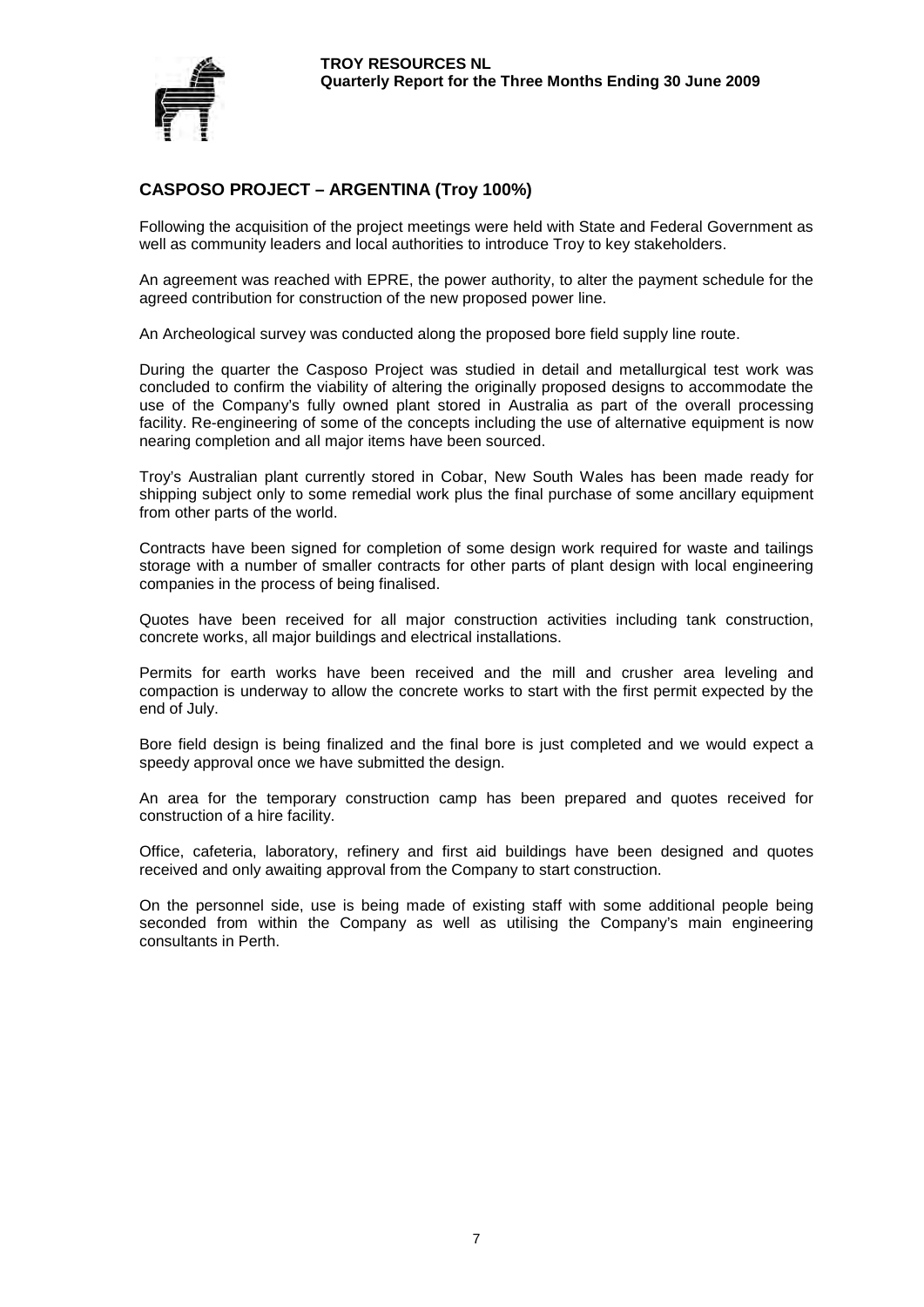

# **EXPLORATION REPORT**

# **EXPLORATION – ARGENTINA**

### **Casposo Project (Troy 100%)**

The 2009-2010 exploration program plan was finalized and this will include shallow RC and Diamond Core drilling of the **Julieta, Inca Vein Southeast Extension, Kamila – Mercado Gap, Cerro Norte, Mercado Northwest, Panzon Targets**. Detailed mapping and sampling focused on identifying additional drill targets is scheduled for a number of targets including **Mercado Northwest, Maya, Panzon, Julieta** and **Cerro Norte Prospects** (**see Figure #1**).



**Figure #1: 2009 - 2010 Exploration Targets - Casposo Project**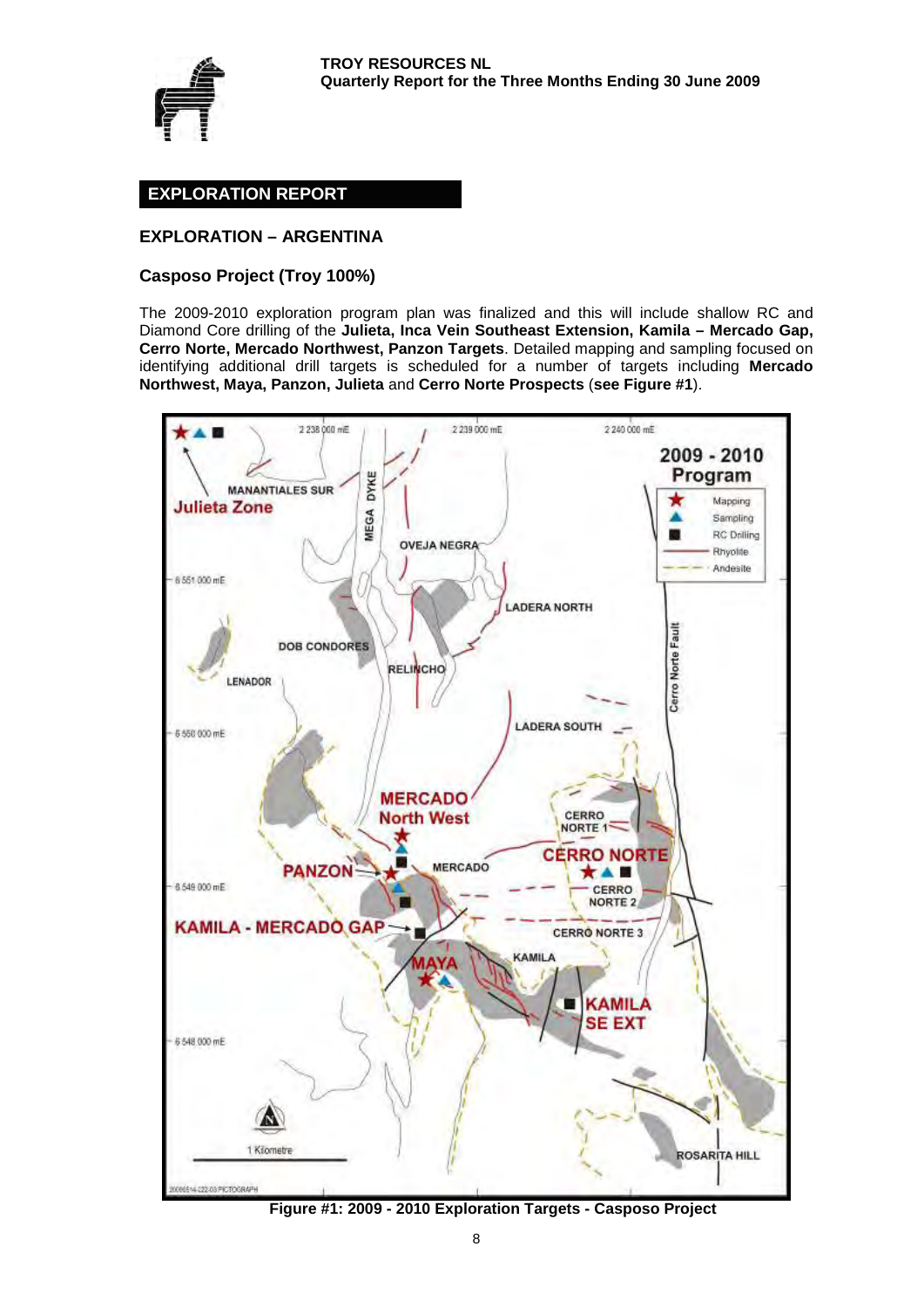

The updated Indicated Mineral Resource for the Casposo Project is **2,369,000t grading 5.4g/t gold and 201.7g/t silver for 602,500 (Gold-equivalent Au\_eq) contained ounces (See Table #1).** 

This Indicated Resource update is an increase of **147,600oz Au\_eq** in the Casposo Project Indicated Mineral Resources comprising of **76,400oz gold and 6.3Moz silver**. Indicated Resources for the project are now **414,600oz gold and 15.3Moz silver** at an average grade of **7.9g/t Au\_eq.**

In June, work commenced on the updating the Casposo Resource Estimate using drill results from Intrepid Mines Limited 2008 diamond drilling program that were not included in the 2008 AMEC International (Chile) S. A Consulting NI-43101 Technical report of July 2008 prepared on behalf of Intrepid Mines Limited. Drilling during 2008 totaled 13,062m in 61 diamond drill holes. None of this drilling has been included in earlier Mineral Resource Estimates.

Mineral Resources attributed to an open pit were constrained within a Whittle pit optimisation using a gold price of US\$1,000/oz and a silver price of US\$15/oz. Open pit operating costs of US\$31.56/t and mill recovery of 93.7% were used and includes all royalties. These Mineral Resources are reported at a cut-off grade of **0.8g/t Au\_eq**. The Indicated Mineral Resources attributed to an open pit comprising the **Aztec Vein, Inca Vein, B Vein and Mercado Vein**  resulted in **1,918,000t grading 6.1g/t gold and 187.1g/t silver (8.4g/t Au\_eq).** 

Mineral Resources attributed to an underground were those Mineral Resources that are not contained within the Whittle pit optimisation. These Mineral Resources are reported at a cut-off grade of **2.0g/t Au\_eq.** The Indicated Mineral Resources attributed to an underground comprising the **Aztec Vein, Inca Vein, B Vein and Mercado Vein** resulted in **451,000t grading 2.5g/t gold and 264.0g/t silver (5.7g/t Au\_eq).** 

Cut-off grades reflect the marginal cost of ore production from open pit and underground mining scenarios.

Gold equivalence is calculated by the formula:

Au eq g/t = Au g/t + (Ag g/t  $\div$  81.82)

The gold : silver ratio of 1:81.82 is calculated using metal prices of US\$915/oz and US\$13/oz for gold and silver respectively. These prices are the average London PM fix for the six months to June  $30<sup>th</sup>$  2009. Processing recoveries of 93.7% for gold and 80.6% for silver are also used. The formula for calculating the gold : silver ratio is:

 $(915 \div 13) \times (0.937 \div 0.806) = 81.82$ 

Grade was estimated into the model by  $ID^2$  interpolation. Search distances were determined from variography and high grade outliers were cut where appropriate. Only diamond drilling was used in the grade estimation.

Field work has commenced with geological mapping and channel sampling underway at the **Cerro Norte Target.**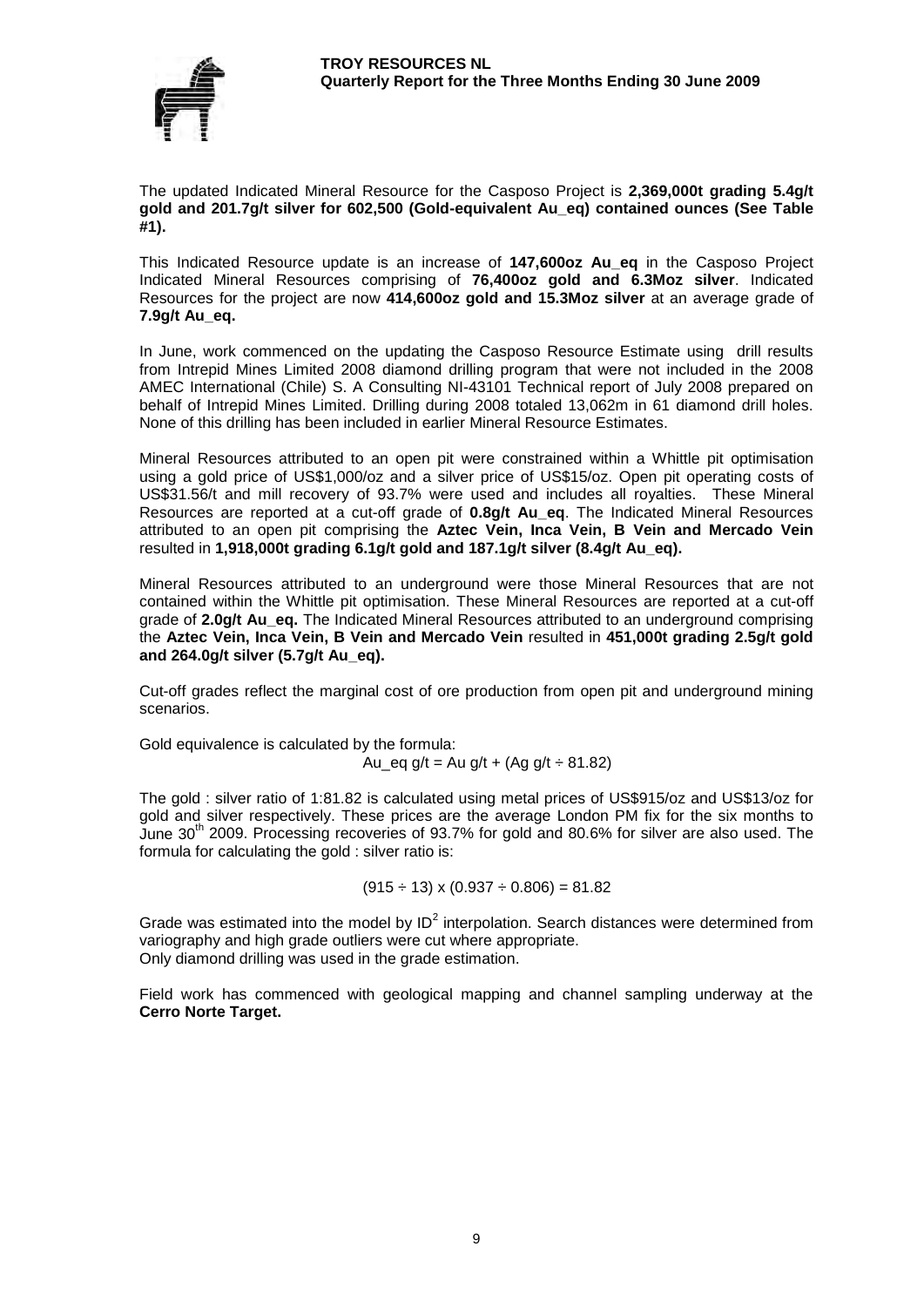

# **EXPLORATION – AUSTRALIA**

# **WA – Sandstone Project (Troy 100%)**

An 8 hole (2940m) follow-up drill program at **Two Mile Hill** has better delineated the intrusive hosted disseminated and sheeted vein style gold mineralisation associated with the Two Mile Hill tonalite first identified by drilling in April - June 2008 (**TDD034; 387.0m grading 1.57g/t gold** and **TRCD727; 96.6m at 1.66g/t gold from 306.0m downhole)** and has identified a second higher grade style of gold mineralisation hosted within a Banded Iron Formation (BIF). The **Two Mile Hill Prospect** is located 2.7km northeast of the **Sandstone Mill** (see attached **Figure #2, Figure #3 & Figure #4**).

All assays have now been received for the 8 hole drill program consisting of Reverse Circulation (RC) precollars and Diamond Core (DC) extensions totaling 2940m (780m in RC precollars; 2160m in DC extensions).

Holes were drilled on 40m sections over a 240m strike of the Two Mile Hill tonalite stock. All holes were orientated at an azimuth of 270 $^{\circ}$  (MGA) and drilled at dip angles ranging from -55 $^{\circ}$  to -67 $^{\circ}$ . The maximum hole depth was 504m.

The drilling program targeted the north-south elongated gold bearing tonalite stock and contained gold bearing quartz veins and a banded iron formation BIF unit cut by the intrusive tonalite stock. The BIF unit cut by the stock dips to the northeast at about -30 $^{\circ}$  and varies in thickness from 25m to 50m.

The Two Mile Hill tonalite is a near vertical, late phase intrusive in the evolution of the Sandstone Greenstone Belt and cuts the local volcanic stratigraphy principally comprising basalt and BIF. The tonalite is pervasively altered with sericite and silica and contains variable amounts of disseminated pyrite. Gold occurs within the tonalite associated with pyrite and sheeted sets of quartz veins dipping at  $-15^{\circ}$  to the southeast. Individually the quartz veins vary from 1mm to 100mm thick with a few exceptions up to 700mm thick. Visible gold, often associated with galena, molybdenite, chalcopyrite and other sulphides, is common in the quartz veins.

The tonalite was intersected over a strike length of 240m however intersections of tonalite at both the southern and northern ends of the intrusive were restricted to small apophyses, giving the bulk of the tonalite a strike length of about 220m and an average width of 70m. Maximum vertical extent of the tonalite below surface intersected to date was 425m.

Gold assays for the whole tonalite, from 6 holes in the recent drilling program and 2 holes drilled last year, average about **1.2g/t gold** without applying a cutoff and not allowing for any top cut to the numerous narrow high grade intersections of gold bearing quartz veins.

BIF was intersected on both sides of the tonalite in close proximity to the tonalite in several holes. The two intersections in separate drill holes occur on the east side and on the west side of the tonalite. The BIF is highly quartz veined and extensively replaced by pyrite. These intersections contained high grade gold values as follows:

| <b>TRCD735:</b> | 6.8m at 15.73g/t gold from 215.0m  |
|-----------------|------------------------------------|
| Including       | 3.4m at 30.36g/t gold from 216.4m  |
| <b>TRCD733:</b> | 25.9m at 16.56g/t gold from 240.1m |
| Including       | 3.5m at 20.24g/t gold from 243.0m  |
| and             | 13.7m at 25.98g/t gold from 251.0m |

A preliminary Resource estimate is underway for the tonalite hosted gold mineralisation and detailed structural and petrographic work has commenced to better understand the nature and controls related to the BIF hosted gold mineralisation.

Complete results for the tonalite and the BIF are compiled in **Table #2.**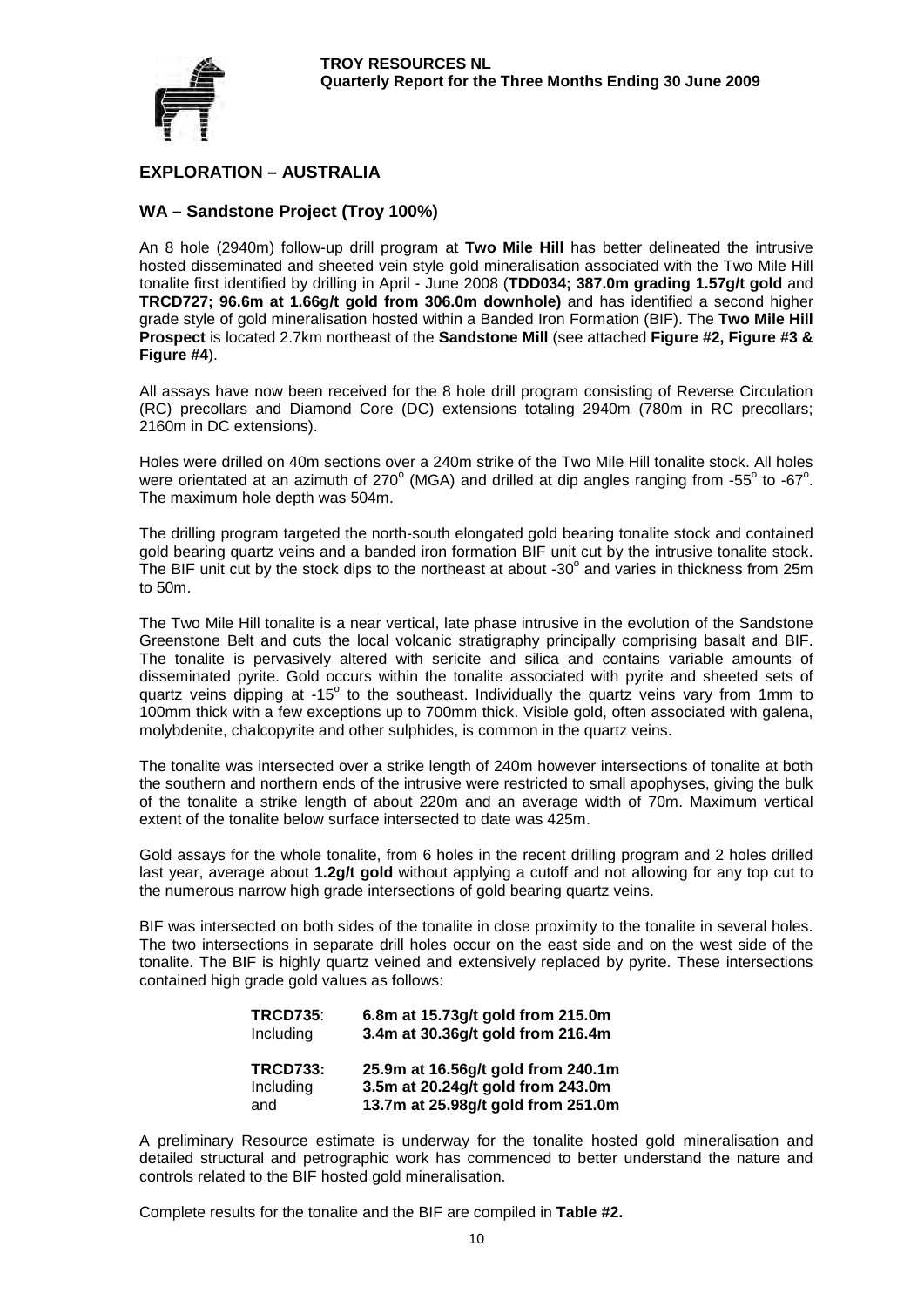



**Figure #2: Two Mile Hill Prospect Geology, Drill Collars, Hole Projections and Significant Gold Intercepts**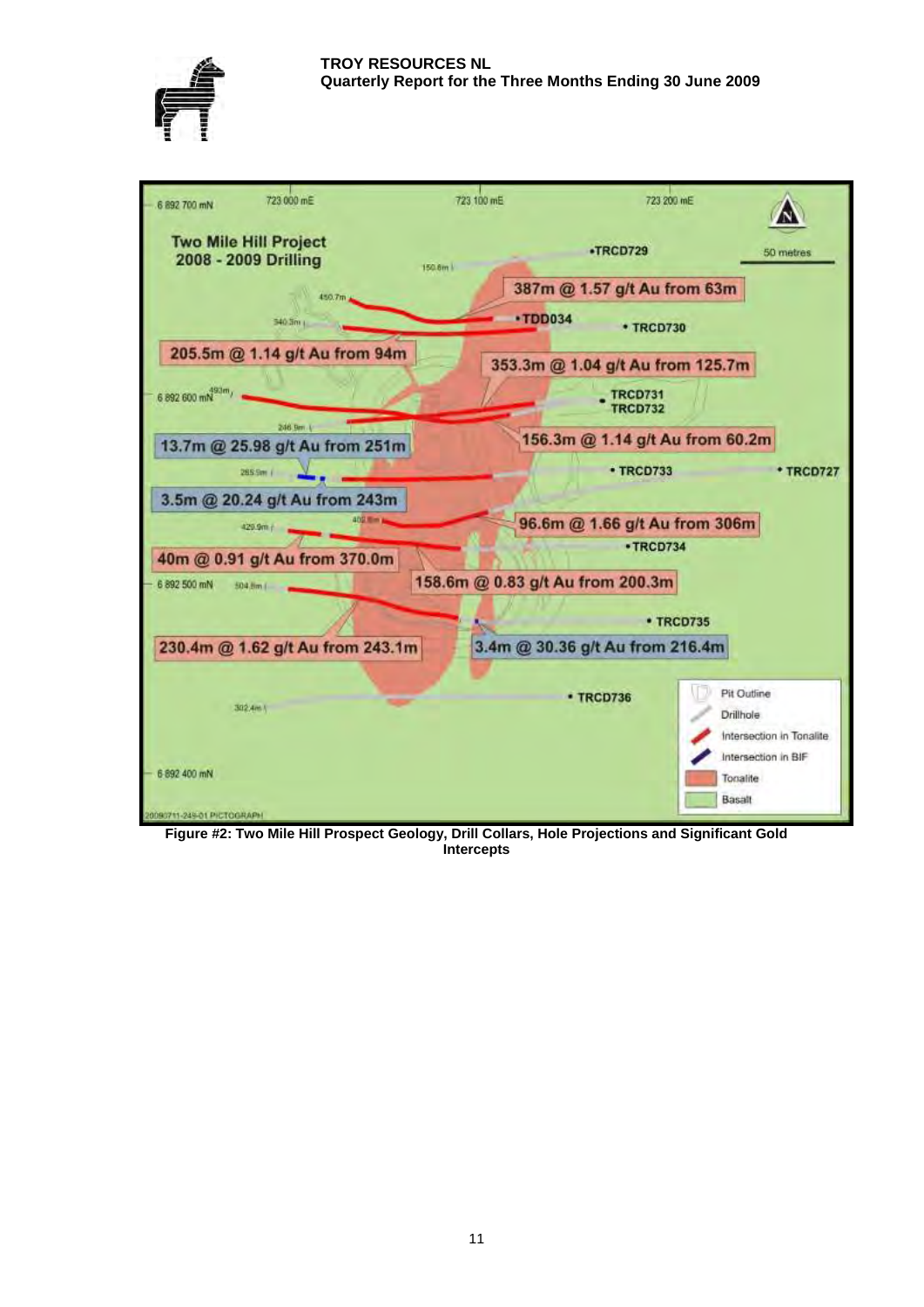



**Figure #3: Two Mile Hill Prospect TRCD727 & TRCD733 Cross-Section Geology and Significant Gold Intercepts**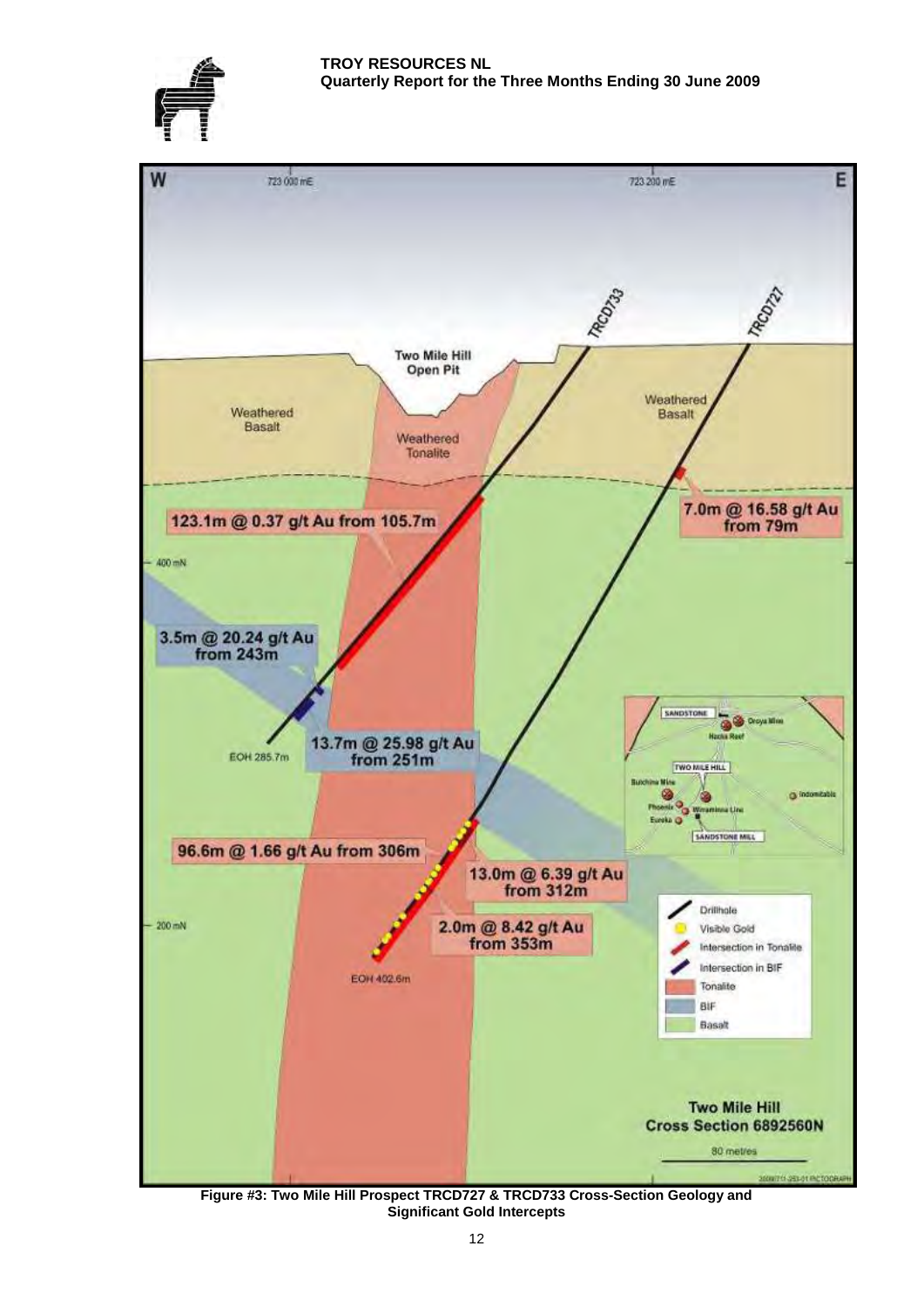



**Figure #4: Two Mile Hill Prospect TRCD735 Cross-Section Geology and Significant Gold Intercepts**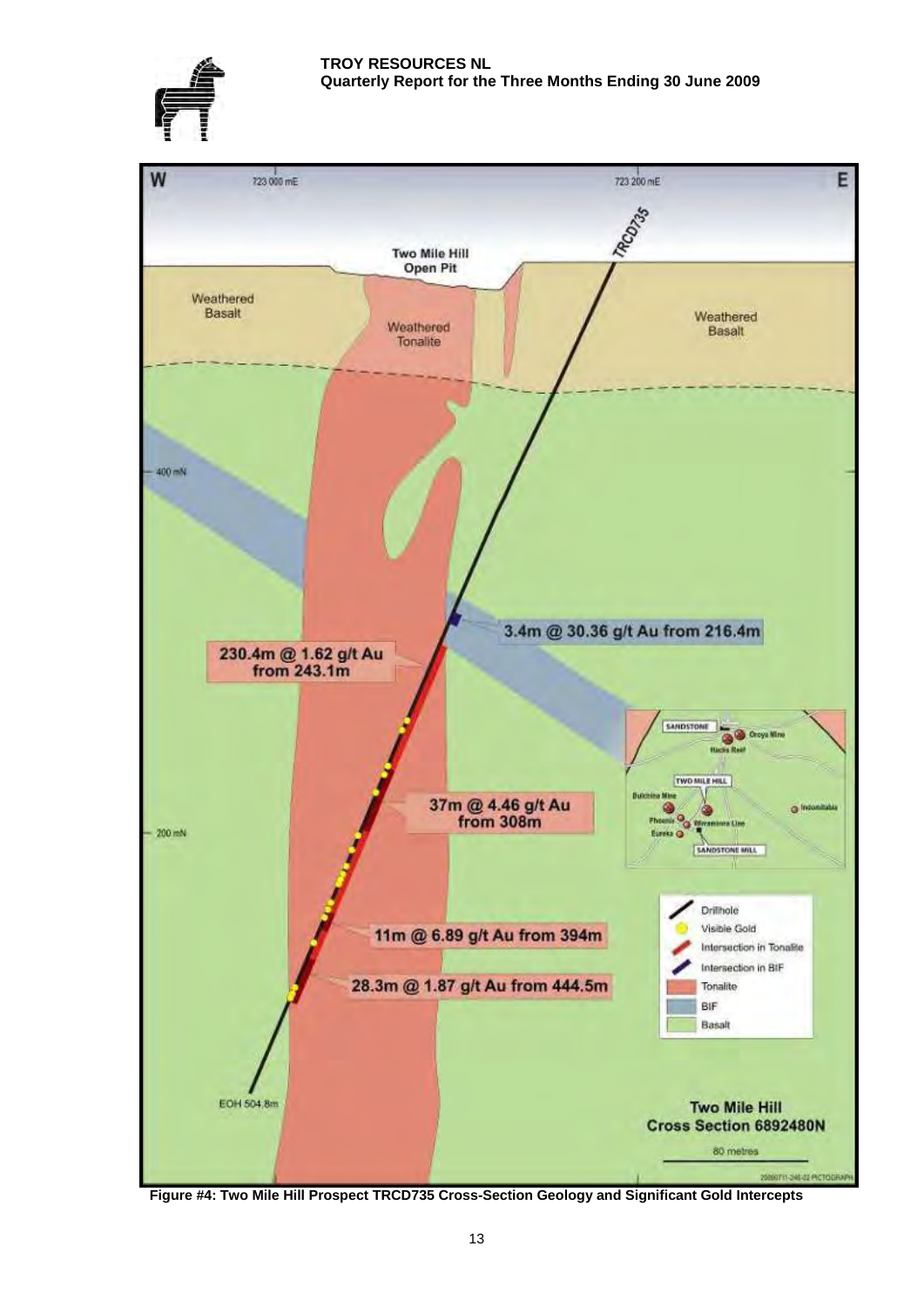

Reverse Circulation (RC) drilling targeted the oxide resource potential at **MacIntyre, First Try** and **Musketeer South Prospects** failed to identify any significant mineralisation and no further work is recommended

At the **MacIntyre Prospect** (12 holes; 858m) the best assay result from **17m at 2.24g/t gold intersected from surface** in TRC554. Although wide zones of low grade gold mineralisation were encountered in the central traverse, the lateral extent appears to be limited;

Similar to **MacIntyre,** the recent RC drilling at **Musketeer South** (20 holes; 1,478m) produced a best assay of **5m at 7.29g/t gold from 35m** in TRC650. Unfortunately there is a lack of continuity of the mineralisation to adjacent holes. Gold mineralisation is found along a 150m strike length within the gently folded and quartz veined jasperlitic BIF which dips  $-40^{\circ}$  to the northwest. On most sections the deepest, RC results indicate this zone does not continue at depth.

At **First Try** (6 holes; 477m) assays from the north dipping BIF confirmed the tabular natures of the mineralised zone were disappointing with gold grades generally lower than the historical drill intercepts. The mineralisation does not continue to the east or at depth. Best assay results include; TRC708: **2m at 3.94g/t gold from 48m** downhole and TRC709: **4m grading 1.50g/t gold from 30m** downhole.

Drilling at the **Bulloak Pit** consisted of a 299.8m deep diamond drill hole with a 112m deep RC pre-collar. The hole tested the depth extent of gold mineralisation associated with shallow northeast dipping quartz veins within a northeast-southwest elongated granodiorite intrusive. Drill hole geology consisted of granodiorite cut by five andesite dykes, ranging from1m - 9m in width, intersected between 208m and 253m downhole (**see Figure #5** and **Table #3**). The Bulloak quartz veining is generally narrower and less abundant, whilst sericite and pyrite alteration is less pervasive throughout the host rock. Anomalous intersections were found to be generally narrow and of moderate grade with the widest intersection of **4.0m at 5.49g/t gold from 294m downhole.**



**Figure #5: Bulloak Geology and Drill Hole Location Plan**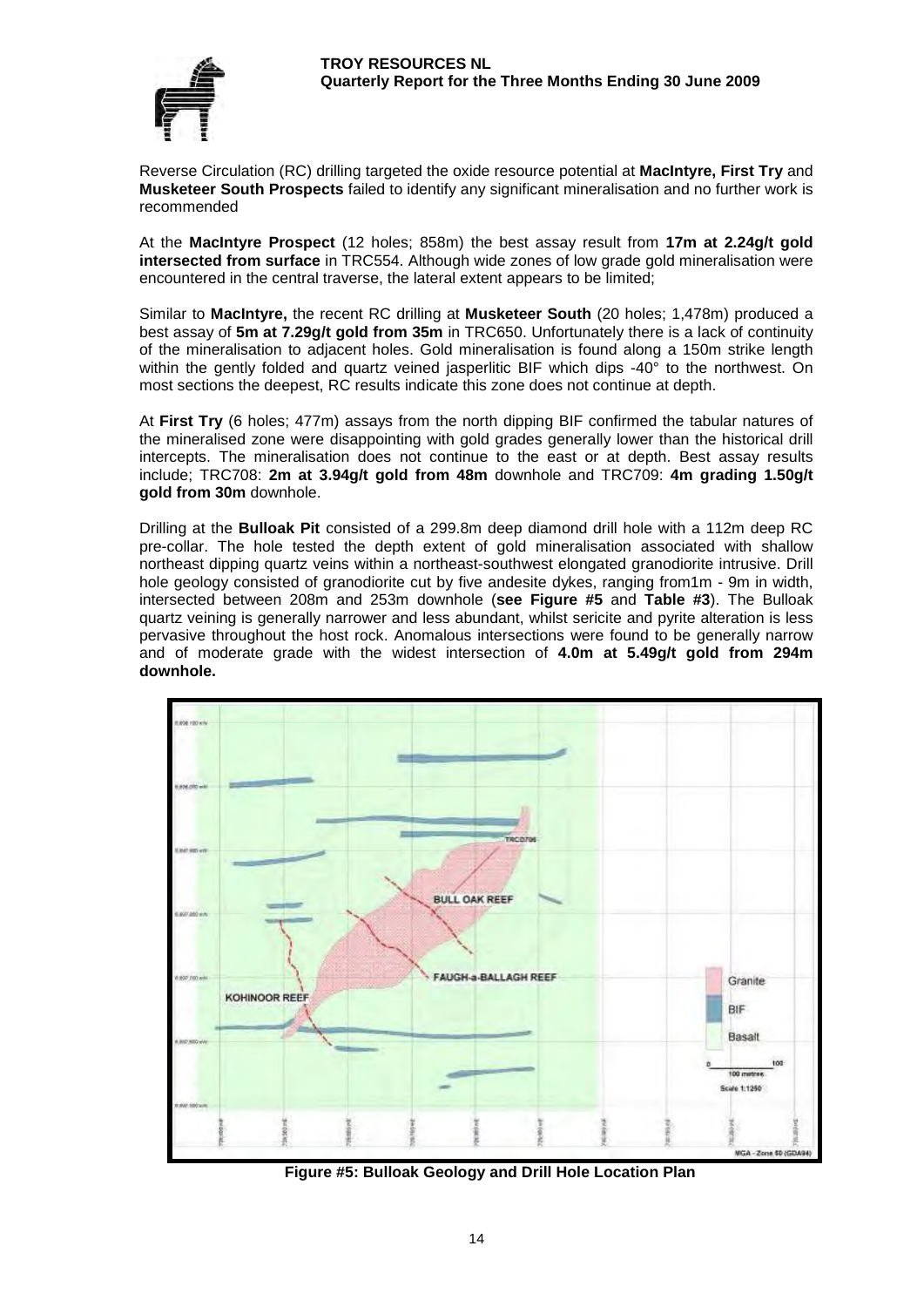#### **TROY RESOURCES NL Quarterly Report for the Three Months Ending 30 June 2009**



Program of Work applications for RC drilling at the **Piper** and **Havilah Prospects** have been approved and site preparation is underway. The **Havilah** RC drill program will consist of 19 shallow holes (860m) that will be drilled in July to test the extent of the Stockwork vein hosted gold mineralisation. Shallow RC holes are planned to confirm the extent and grade of laterite gold mineralisation in historical Aircore drilling at the **Piper Prospect**. The program will consist of 62 vertical holes for a total of 1,110m.

# **Sandstone Nickel JV (Western Areas earning up to 70%)**

No field based exploration work was completed during this reporting period.

# **EXPLORATION – BRAZIL**

# **Andorinhas Project (Troy 100% through Reinarda Mineração Ltda)**

### **Gold Exploration**

The extended tropical rainy season hampered access to drill sites and delayed the drilling program for much of the first half of this reporting period.

At the **Maria Bonita Prospect** situated about 200m south of **Mamão Mill**, a RAB drill program tested gold-in-soil anomalies and produced an encouraging result of **12m grading 7.50g/t gold from 7m downhole** including a **5m at 15.86g/t gold from 9m** and a higher grade interval of **2m grading 32.64g/t gold from 9m.** Chips from the high grade intervals include quartz vein fragments with iron oxides and boxworks textures. The intervals are all very oxidized and weathered. Check assays of the mineralised zone by SGS Lab in Belo Horizonte confirmed the mineralisation with results of **5m at 9.98g/t gold** including **2m @ 18.27g/t gold (see Figure #6 and Table #4)**.

A limited RC follow-up program of three close spaced holes was completed to assess the anomalous result from the recent RAB program. Quartz veins were intersected but unfortunately with only low grades.

A review and re-interpretation of magnetics and radiometrics data in the **Maria Bonita Prospect** area suggests the old workings and gold-in-soil anomalies are located within the northeastsouthwest trending **Mamão – Babacu Trend where it is intersected by** northwest-southeast cross faults. Recent "first pass" RC holes drilled in May-June may not have been drilled the optimal azimuth to test the intersection of both structural trends with the cross fault resulting in a dislocation of the earlier structures that host the workings and associated gold-in soil anomalism. Follow-up drilling is planned.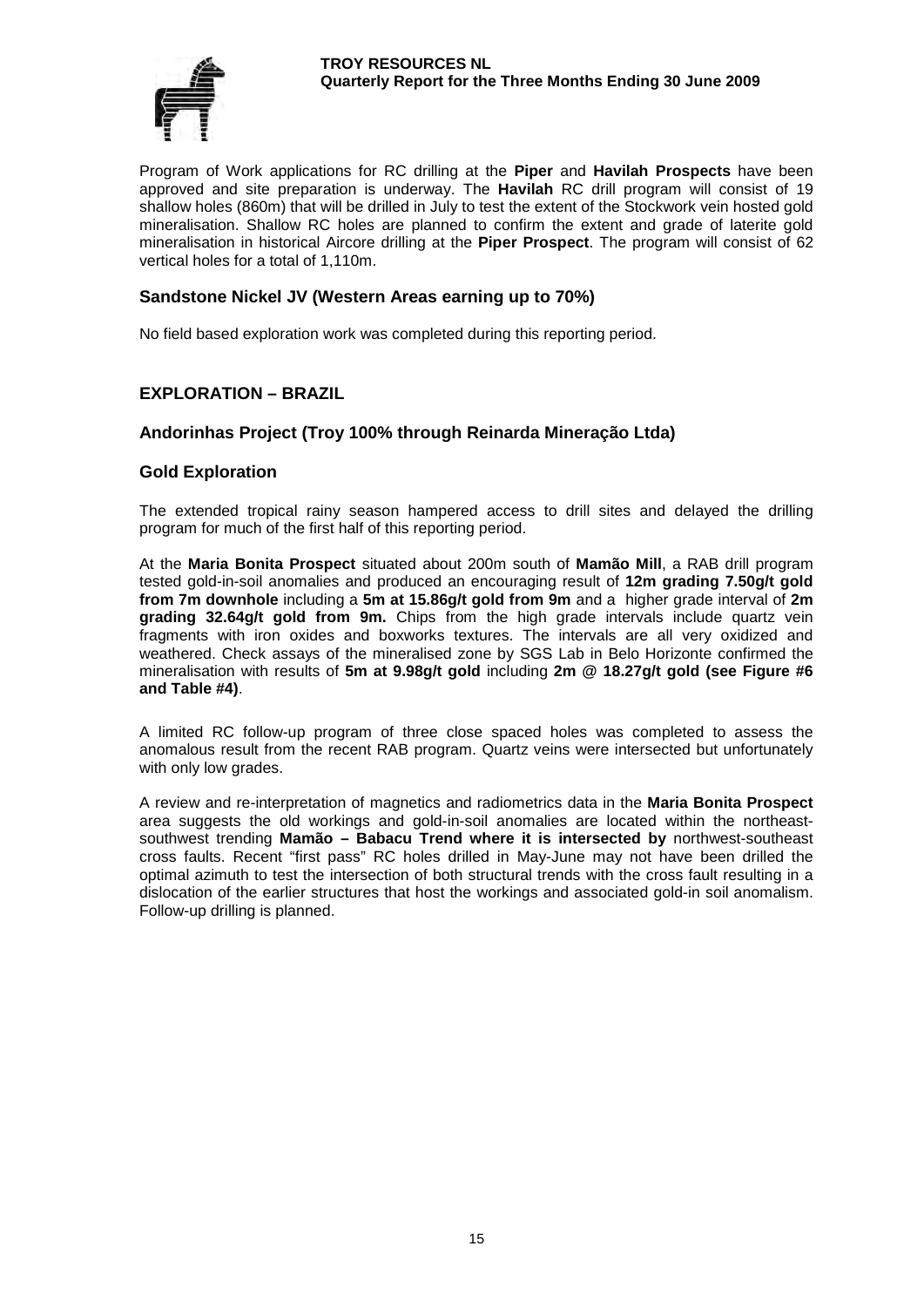



**Figure #6: Maria Bonita: Drill Section Looking Northeast**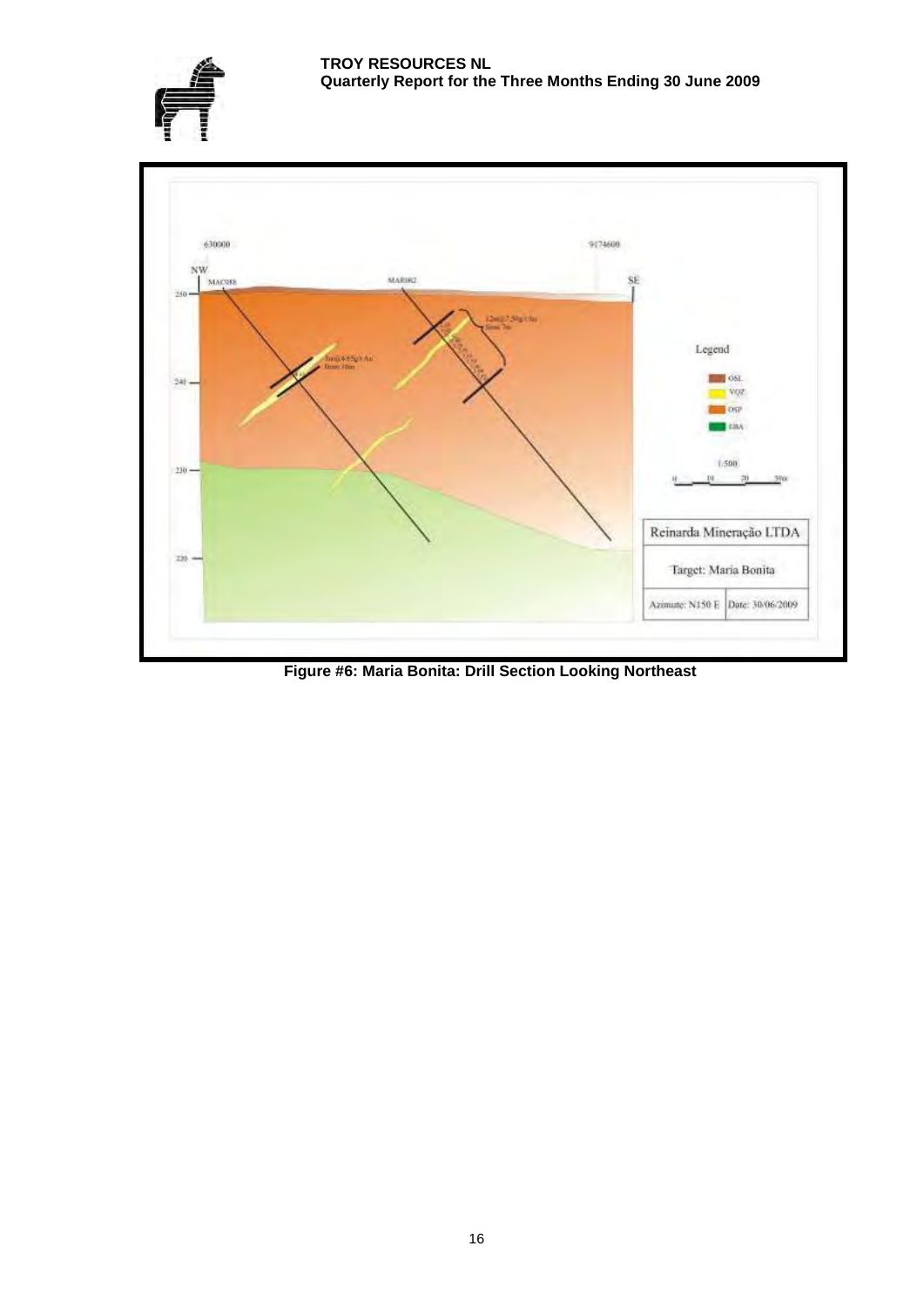

# **Mamão Mine Exploration**

At **Mamão Mine**, the underground development reached the **M2 Lode** for the first time and revealed a strong shear structure hosting a series of boudinage style mineralised quartz veins up to 3m in width (see Photo below).



**Photo #1: Channel Sampling on M2 Lode (1140 East drive). Channel Sample Average Grade of 3m at 10.86g/t gold.**

The channel sampling of the **M2 Lode** completed during the quarter and displayed on (**Figure #7, Figure #8, Figure #9 and Table #5)** below has confirmed both the grade and continuity of the zone at the 1140m level.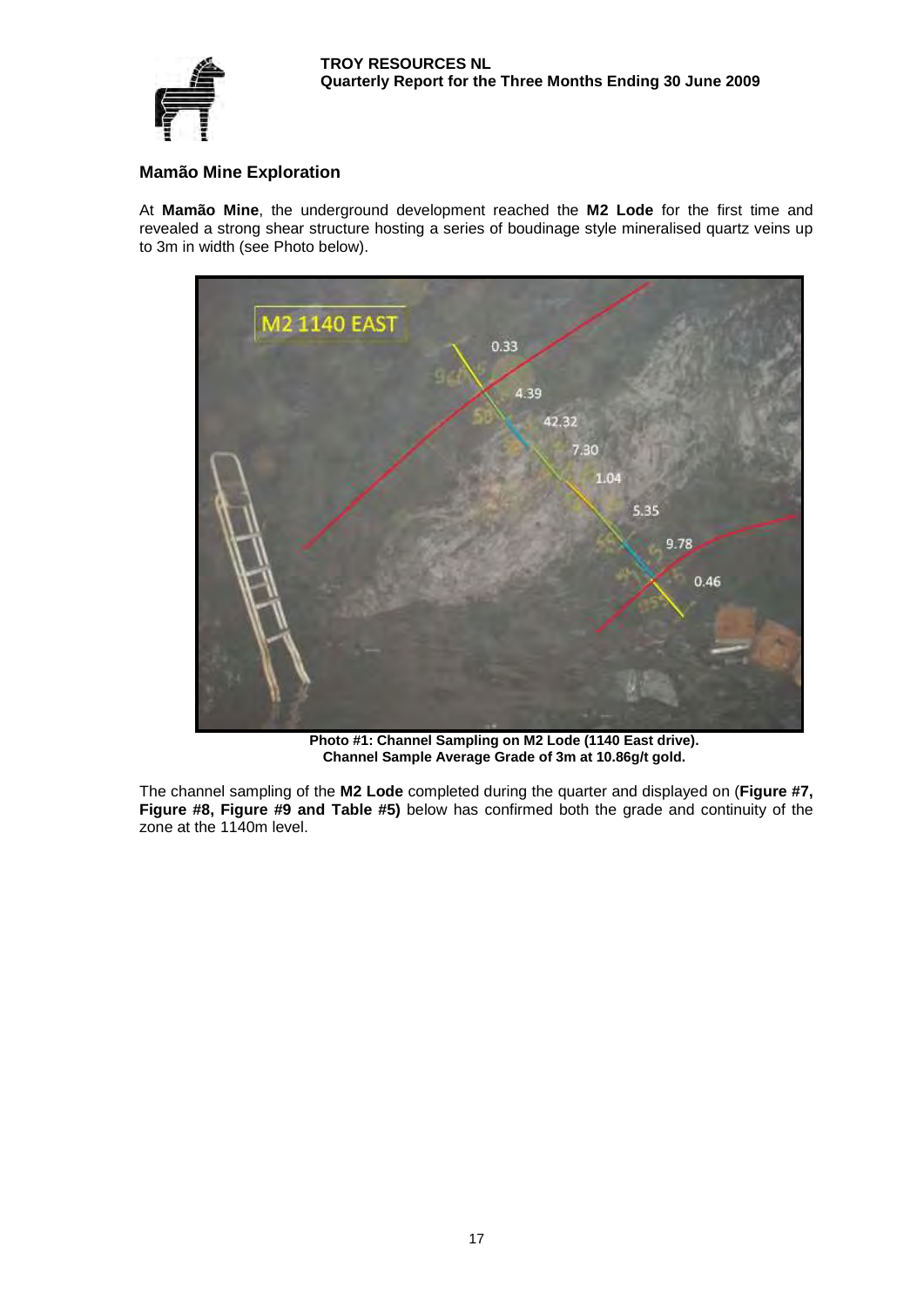







**Figure #8: Schematic M2 Lode - 1140m Level Section A-A (Quartz Vein as plotted includes quartz veins, stringers within biotite altered & sheared, basalt with sulphides)**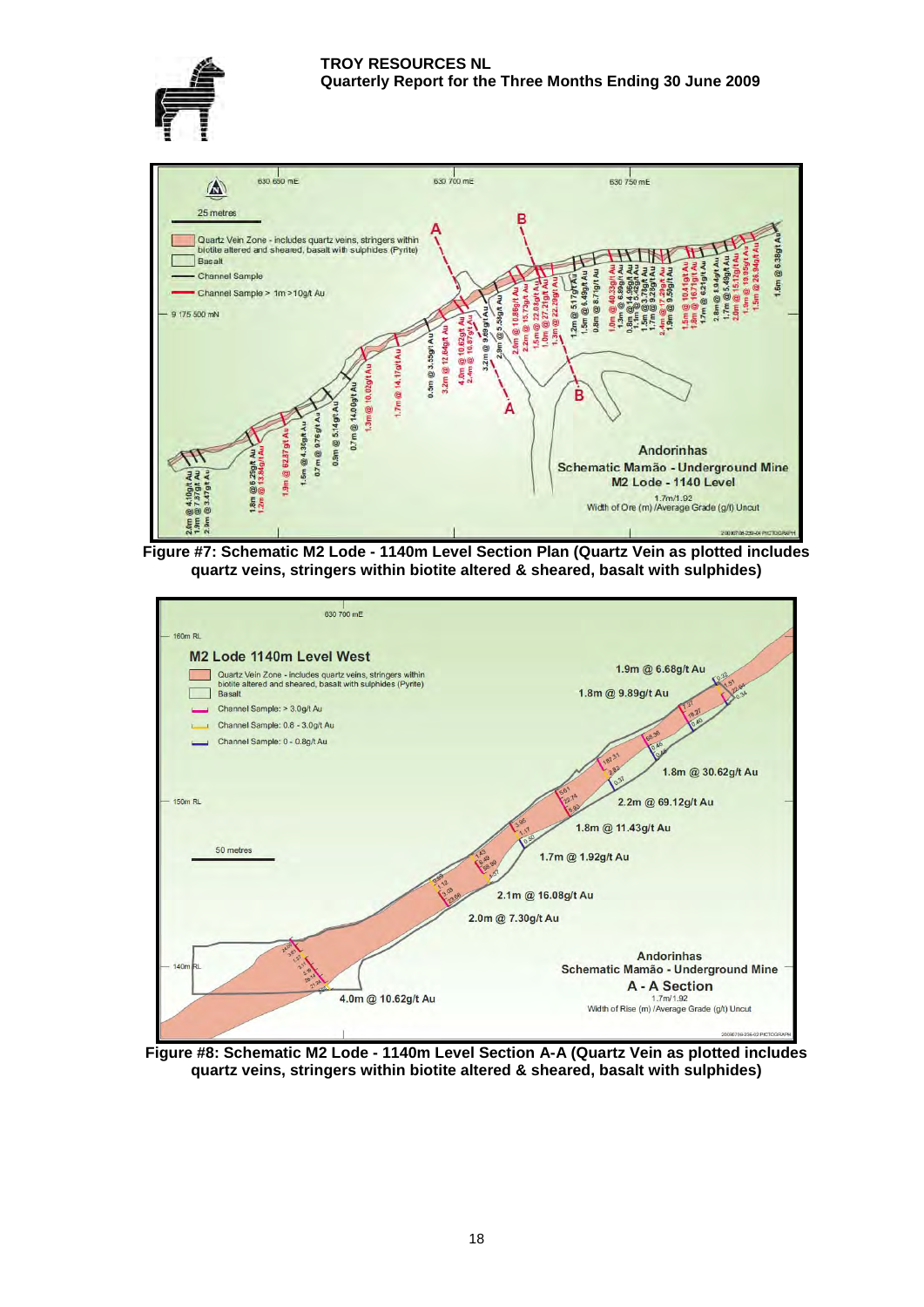



**Figure #9: Schematic M2 Lode - 1140m Level Section B-B (Quartz Vein as plotted includes quartz veins, stringers within biotite altered & sheared, basalt with sulphides)**

During the later part of the quarter, the **M2 Lode 1140m West Sill Drive** development was pushed beyond the existing Reserve model by 7.5m. A channel sample of **3.0m grading 5.0g/t gold** was reported from the widest portion of development sill drive to the west. To the east the gold grade is consistent grading in the order of **2.0m at 16.0g/t gold**.

At **Melechete 1140 Level - West Sill Drive** was extended beyond the cross fault where the ore zone was intercepted with good exposures of mineralised quartz vein. Channel sampling produced a **1.50m at 34.82 g/t gold.** Also, the **Melechete Lode** was exposed in a cross-cut to **Level 1120** as a narrow quartz vein with a good grade **(0.70m at 66g/t gold)**.

The underground Diamond Core drilling at **Mamão** targeted the **Melechete Lode West** extension beyond the Reserve model as well as confirming internal grade and width continuity below the existing workings within the Reserve. The **Melechete Lode West** drilling targeted the lode on levels 080mRL, 060mRL and 040mRL. The drilling to date suggests limited extensions (up to 20m beyond the model) of the known mineralisation. Significant underground drilling intercepts included; **1.0m at 38.01g/t gold, 2.7m at 15.61g/t gold, 1.1m at 67.32g/t gold, 1.1m at 66.0g/t gold, 2.8m at 18.20g/t gold, 2.1m at 12.75g/t gold** and **1.0m at 22.27g/t gold (see Table #6)**.

# **Andorinhas Regional Exploration**

Low impact field work, including mapping and soil sampling, continued on the Horizonte JV with work focussed on the northern portion of the **Rio Maria West** area and further north along the western portion of the **Malvinas Trend**.

The northern part of the **Rio Maria West (RMW)** area is located about 8kms west of the Rio Maria town site. The area has been the site of earlier garimpeiro stream based alluvial workings and at least four historic garimpeiro pits extending into in primary mineralisation. These workings are hosted in mafic metavolcanics rocks with quartz veins within shears zones occur in a similar setting and have a similar style of mineralisation as noted immediately to the south at the **Manoel** and **Anastácio** workings within the southern portion of the **RMW** block.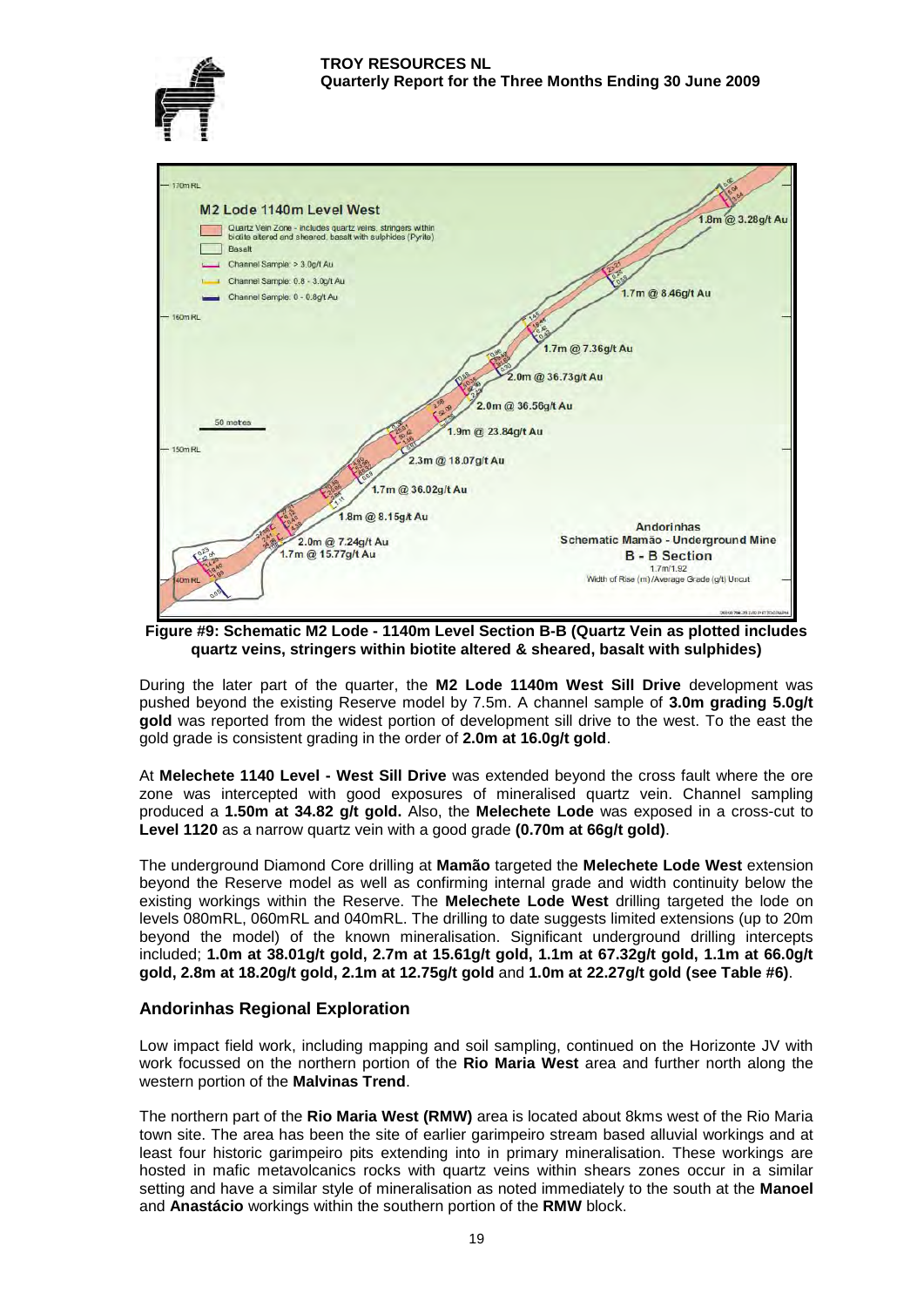

The regional geology comprises mafic metavolcanics rocks with small contribution of ultramafic metavolcanics, felsic intrusives and possibly metasediments. Quartz veins are common generally white, massive, with rare trace pyrite (oxidized). The veins strike N260°E - N280°E. Quartz vein float is common and can be over areas up to 20.0m. Ultramafic metavolcanic rocks occur in the **Paraná** and **Serrinha Workings** and there appears to be a felsic intrusive exposed in the **Bezerro Queimado Garimpo**. The **Serrinha and Bezerro Queimado Workings** are the two larger pits in the area and they are aligned along an east-northeast trend. The **Serrinha Pit** has 120m x 80m x 60m and **Bezerro Queimado Pit** has 110m x 70m x 60m with limited underground workings (**see Figure #10**).

The geology of **Bezerro Workings** predominantly metavolcanics rocks that host north dipping (-30°) quartz veins dipping up to 0.5m in width.

At **Rio Maria West** the soil program along the **Bezerro - Serrinha Trend** yielded significative results with a maximum of **1,989ppb gold** and 6 zones above **110ppb gold**. The results defined a 3km long east-northeast striking anomalous trend up to 300m wide within which rock grab sampling of float and outcropping veins yielded values up to **36.75g/t gold** as reported last month. At south of the main trend another anomalous zone was defined over 1.6km including 4 zones above **100ppb gold** with maximum of **811ppb gold** and rock chips yielding up to **2.20g/t gold.**

This recent work along with earlier mapping and sampling in the southern part of the WRM block (**Manoel** and **Anastácio Targets**) has now outlined 4 east-west trending shear zones that host a series of old workings, anomalous quartz vein grab samples and gold-in-soil anomalism. RAB & RC drilling of these targets is planned but is delayed pending completion of DNPM's investigation of recent garimpeiro activity.



**Figure #10: Geology, Rock Sampling Highlights and Gold-in-soil Anomalies for West Rio Maria Bezerro – Serrinha Trend West Rio Maria North Area**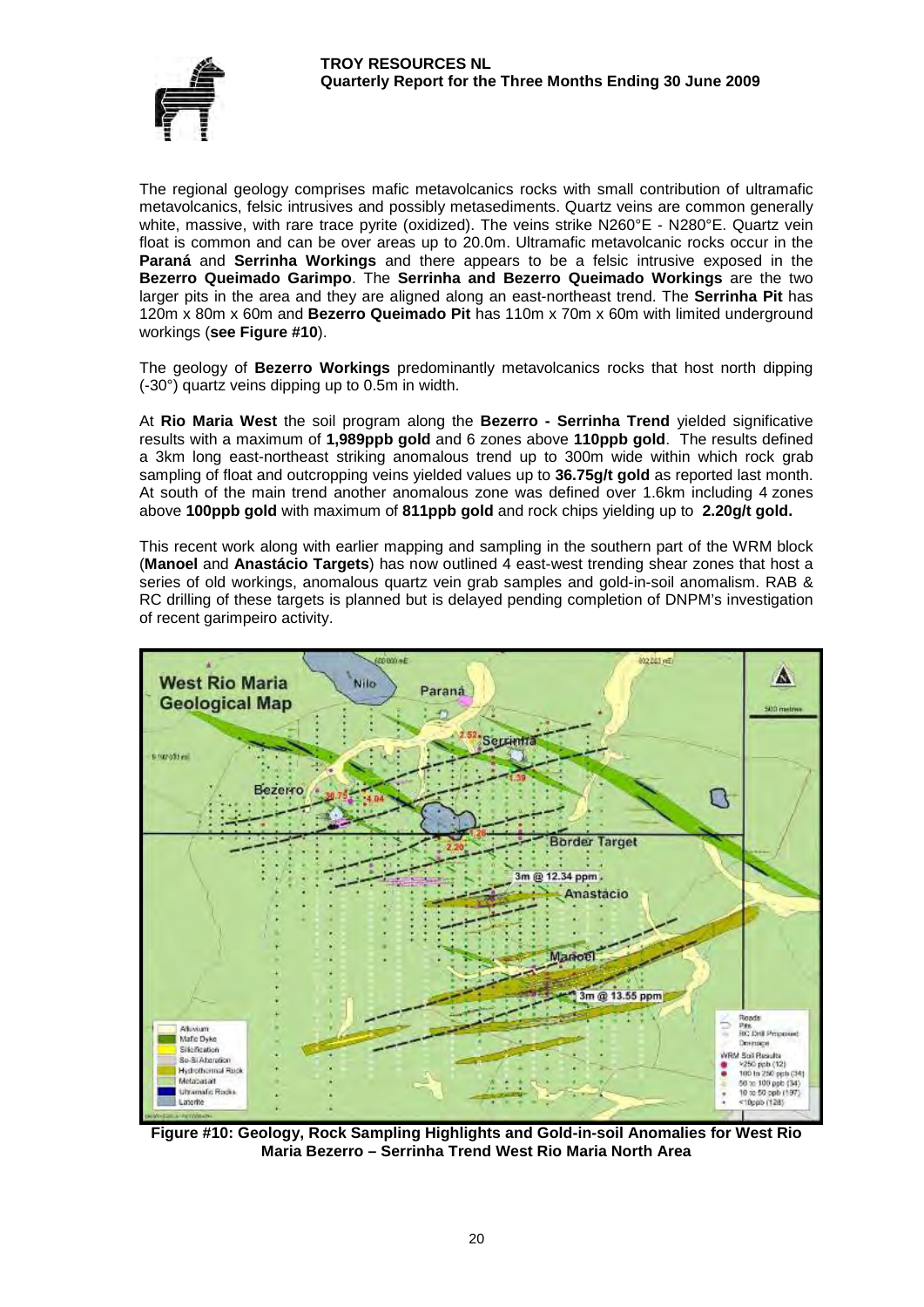#### **TROY RESOURCES NL Quarterly Report for the Three Months Ending 30 June 2009**



On the northern part of the **Horizonte JV,** an infill soil program at **Malvinas** resulting in the collection of 440 samples further defined several known anomalous gold-in-soil trends and identified a number of RAB Drill targets. Thirty-two percent of the results were above **100ppb gold** with maximum of **1,403ppb gold (see Figure #11).** 



**Figure #11 : Horizonte JV - Malvinas Trend Gold-in-Soil Anomalies**

# **EXPLORATION – MONGOLIA**

The exploration program has been terminated and Mongolian office is in the process of being closed. All of technical staff were laid-off in mid-June. A limited administrative team will continue work to close the office, sell the physical assets and complete a marketing effort for Gutain Davaa.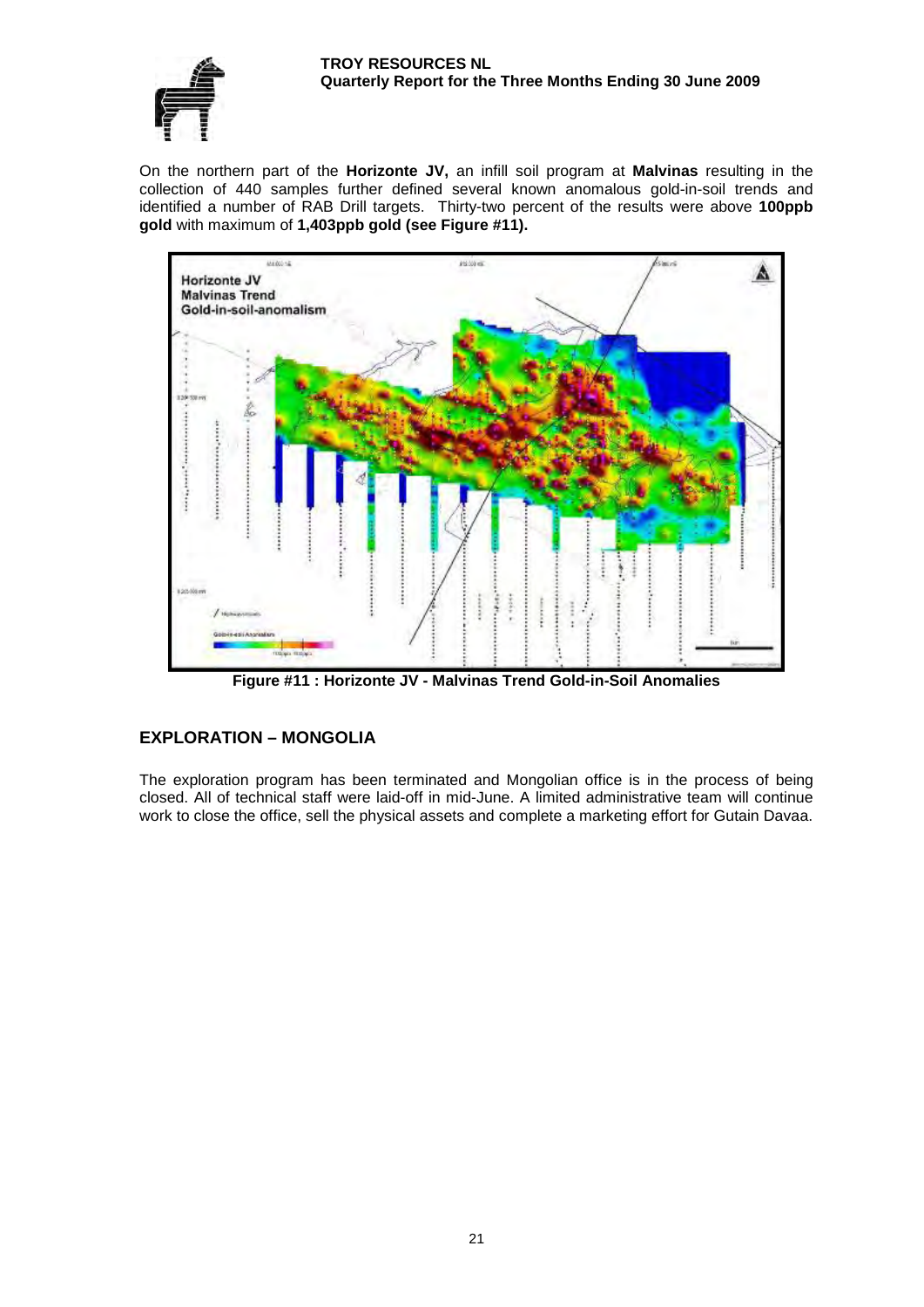

# **FINANCIAL REPORT**

# **CASH POSITION**

As at 30 June 2009, Troy within Australia held 32.1M in available cash and bank deposits with major Australian banks and 315 ounces of gold awaiting sale (\$0.4M at A\$1,161 per ounce). This equates to a total of approximately \$32.5M of liquid assets. In addition, Troy held \$2.4M in cash deposits as security for various environmental bonds.

Troy's wholly owned Brazilian and Canadian subsidiaries held cash deposits of \$2.8M. At quarter end, Sertão Mineraço Ltda ("SML"), Troy's 70% owned Brazilian subsidiary, had the equivalent of \$0.3M in cash (Troy's share). Reinarda Mineração Ltda ("RML") held 340 ounces of gold awaiting sale (\$0.4m at A\$1,161 per ounce).

The Troy group equity share of available cash and other liquid assets is approximately \$36.0 million as at 30 June 2009. Trov also holds investments in listed securities with market values totalling A\$1.7million as at 30 June 2009.

### **GOLD SALES**

Gold sales from the Sandstone operation for the quarter were 8,435 ounces at an average price of A\$1,217 per ounce. The average Cash Cost was A\$543 per ounce which gives a Cash Margin of \$674 per ounce for the quarter.

During the quarter, RML sold 8,799 ounces, of gold at an average price of US\$931 per ounce. The average Cash Cost was US\$506 per ounce, which gives a Cash Margin of US\$425 per ounce for the quarter.

#### **HEDGING**

The Company held put options at A\$900 per ounce over 23,100 ounces as at 30 June 2009. These options protect the downside gold price risk below A\$900 per ounce and leave the Company fully exposed to the benefits of any gold price upside. The put options mature on a monthly basis July through December 2009 at fairly constant volumes.

#### **EXPLORATION EXPENDITURE**

During the quarter, exploration expenditure incurred was A\$1.0 million in Australia, A\$0.4 million in Argentina, A\$0.1 million in Mongolia and the balance of A\$0.9 million in Brazil, a total of A\$2.4 million.

#### **CAPITAL EXPENDITURE**

Capital and development expenditure during the quarter was \$A2.1 million for Andorinhas in Brazil and A\$0.1 million in Australia.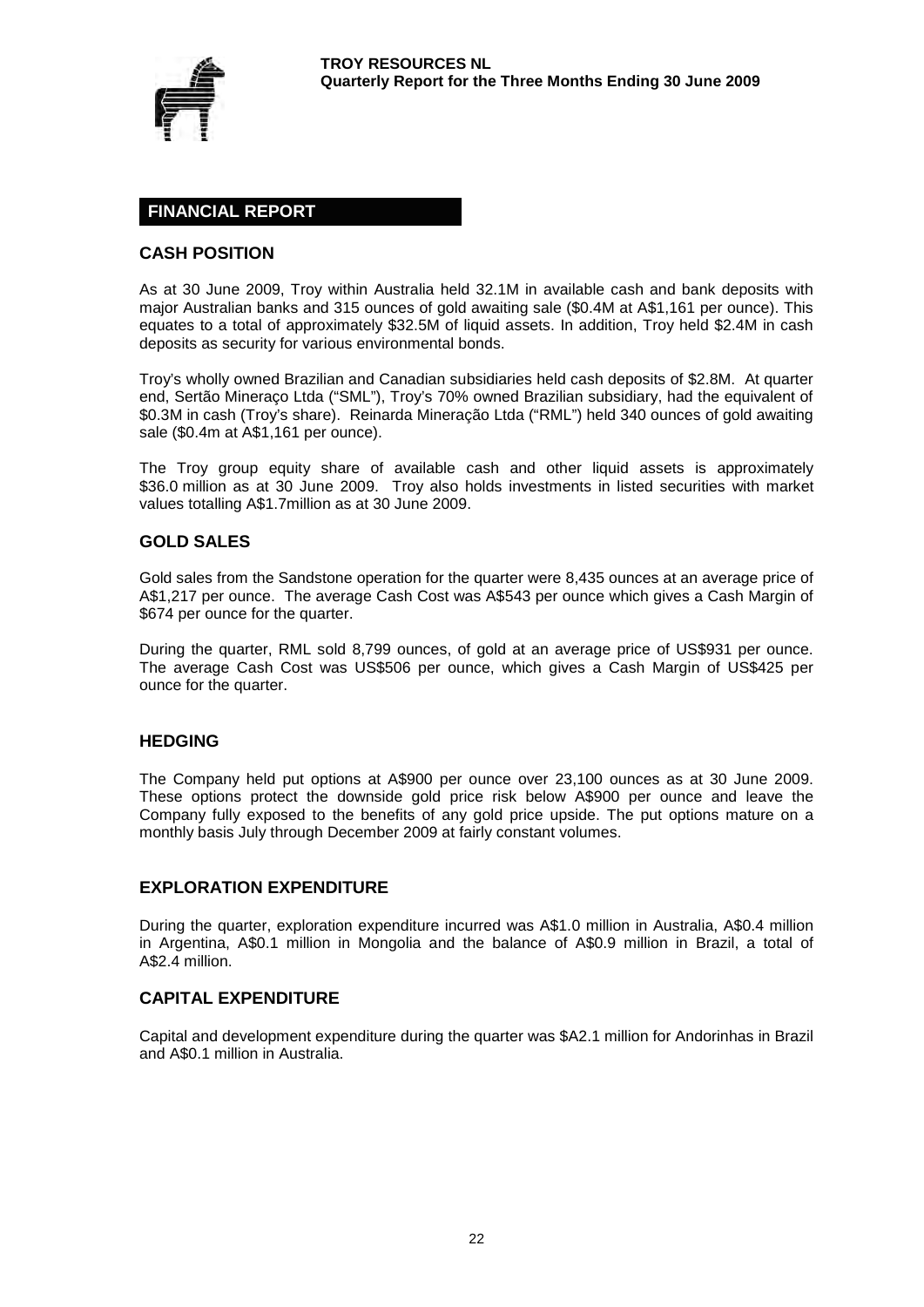

# **FURTHER INFORMATION**

Mr. Paul Benson Chief Executive Officer Troy Resources NL Perth, Western Australia Tel: (6 18) 9481 1277 Email: troy@troyres.com.au

Geological information in this Report has been compiled by Troy's Vice President Exploration & Business Development, Peter Doyle, who:

- Is a full time employee of Troy Resources NL
- Has sufficient experience which is relevant to the type of deposit under consideration and to the activity which he is undertaking to qualify as a Competent Person as defined in the 2004 Edition of the *'Australasian Code for Reporting of Exploration Results, Mineral Resources and Ore Reserves'*
- Is a Member of the Australasian Institute of Mining and Metallurgy
- Has consented in writing to the inclusion of this data

*Information of a scientific or technical nature in this report was prepared under the supervision of Peter J. Doyle, Vice President Exploration and Business Development of Troy, a "qualified person" under National Instrument 43-101 – "Standards of Disclosure for Mineral Projects", a member of the Australasian Institute of Mining and Metallurgy. Mr. Doyle has sufficient experience, which is relevant to the style of mineralisation and type of deposit under consideration, and to the activity he is undertaking, to qualify as a "competent person" as defined in the 2004 edition of the "Australasian Code for Reporting of Exploration Results, Mineral Resources and Ore Reserves". Mr. Doyle has reviewed and approved the information contained in this report. For further information regarding the Company's projects in Brazil, Australia and Argentina, including a description of Troy's quality assurance program, quality control measures, the geology, samples collection and testing procedures in respect of the Sandstone project please refer to the technical reports filed which is available under the Company's profile at [www.sedar.com](http://www.sedar.com/) or on the company's website..*

*This report contains forward-looking statements. These forward-looking statements reflect management's current beliefs based on information currently available to management and are based on what management believes to be reasonable assumptions. A number of factors could cause actual results, performance, or achievements to differ materially from the results expressed or* implied in the forward looking statements. Such factors include, among others, future prices of gold, the actual results of current *production, development and/or exploration activities, changes in project parameters as plans continue to be refined, variations in ore grade or recovery rates, plant and/or equipment failure, delays in obtaining governmental approvals or in the commencement of operations.* 

*For purposes of Clause 3.4(e) in Canadian Instrument 43-101, the company warrants that Mineral Resources which are not Mineral Reserves do not have demonstrated economic viability.*

**This Quarterly Report is available on Troy's Website: [www.try.com.au](http://www.try.com.au/) and under Troy's profile on SEDAR at www.sedar.com.**

|          | <b>TABLE 1A: CASPOSO MINERAL RESOURCES - July 2009</b> |                                           |               |                |          |                      |                   |                |                         |  |  |
|----------|--------------------------------------------------------|-------------------------------------------|---------------|----------------|----------|----------------------|-------------------|----------------|-------------------------|--|--|
| Location | Category                                               | Cut-off<br>g/t<br>Au_eq                   | <b>Tonnes</b> | Gold_eq<br>g/t | Gold g/t | <b>Silver</b><br>g/t | Gold eq<br>ounces | Gold<br>ounces | <b>Silver</b><br>ounces |  |  |
| Casposo  | Indicated                                              | $0.8$ and<br>2.0 <sub>g</sub> /t<br>Au_eq | 2,369,000     | 7.9            | 5.4      | 201.7                | 602,500           | 414.600        | 15,366,000              |  |  |
|          | Inferred                                               | $0.8$ and<br>2.0 <sub>g</sub> /t<br>Au_eq | 261,000       | 6.7            | 3.6      | 255.1                | 56.200            | 30,000         | 2,140,900               |  |  |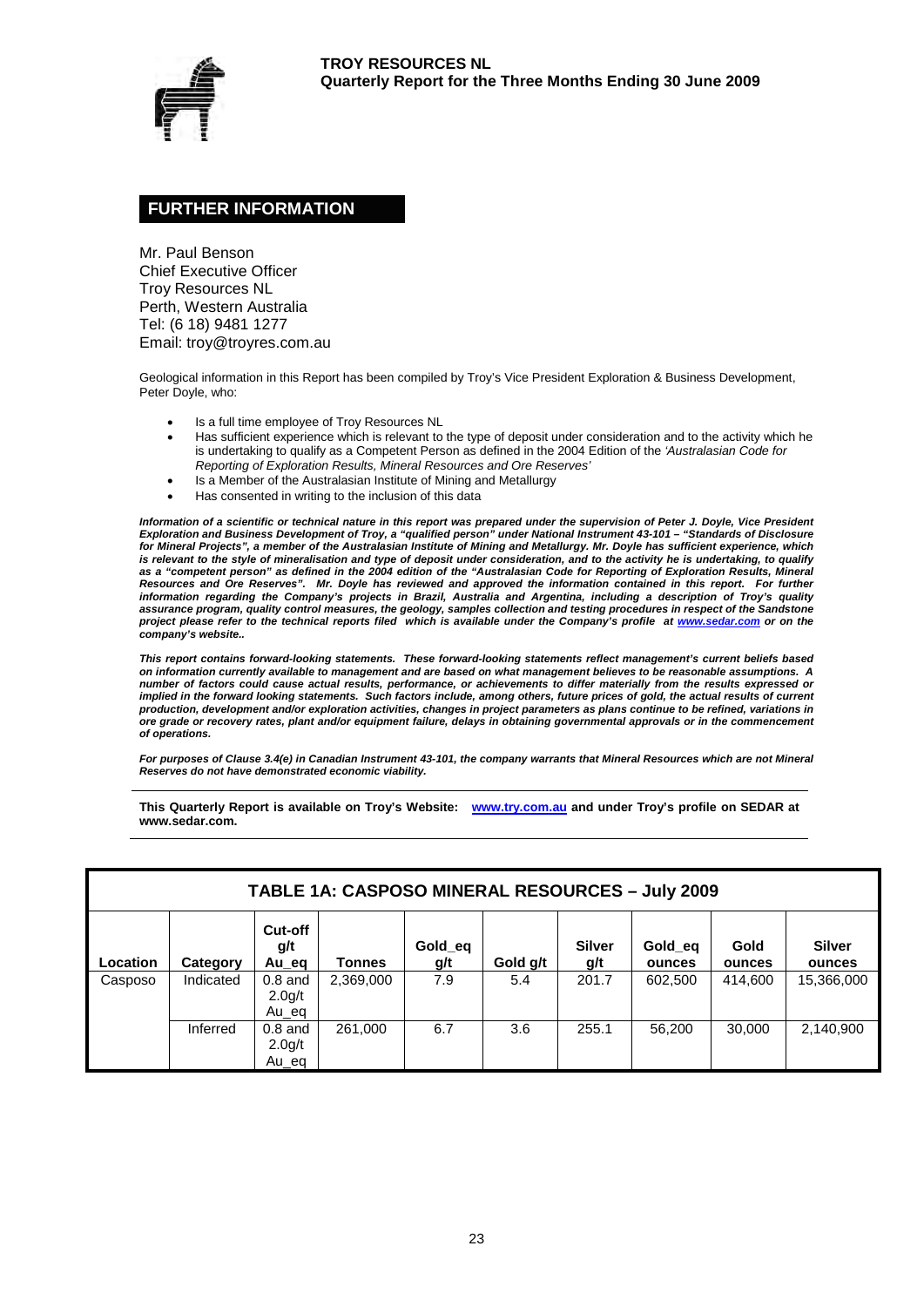



|               |                                  |              | TABLE 1B: CASPOSO MINERAL RESOURCE ESTIMATE (BY VEIN) -                   |                              |         |               |          |          |               |
|---------------|----------------------------------|--------------|---------------------------------------------------------------------------|------------------------------|---------|---------------|----------|----------|---------------|
|               |                                  |              |                                                                           | TROY RESOURCES July 28, 2009 |         |               |          |          |               |
|               |                                  | Cut-off      |                                                                           | Gold_eq                      | Gold    | <b>Silver</b> | Gold_eq  | Gold     | <b>Silver</b> |
| Location      | Category                         | g/t<br>Au eq | <b>Tonnes</b>                                                             | g/t                          | g/t     | g/t           | ounces   | ounces   | ounces        |
|               |                                  |              | Mineral Resources Constrained by Whittle Pit Shell - Open Pit             |                              |         |               |          |          |               |
| Aztec         | Indicated                        | 0.8          | 648,000                                                                   | 9.8                          | 8.0     | 147.5         | 204,800  | 167,200  | 3,073,100     |
| Inca          | Indicated                        | 0.8          | 500,000                                                                   | 12.9                         | 8.1     | 393.1         | 208,100  | 130,900  | 6,320,000     |
| <b>B</b> vein | Indicated                        | 0.8          | 498,000                                                                   | 5.2                          | 4.2     | 75.2          | 82,600   | 67,800   | 1,204,400     |
| Mercado       | Indicated                        | 0.8          | 272,000                                                                   | 2.8                          | 1.5     | 107.6         | 24,300   | 12,800   | 940,600       |
| <b>SEXT</b>   | Indicated                        | 0.8          | 0                                                                         | 0.0                          | 0.0     | 0.0           | 0        | 0        | 0             |
|               |                                  |              |                                                                           |                              |         |               |          |          |               |
| Aztec         | Inferred                         | 0.8          | 0                                                                         | 0.0                          | 0.0     | 0.0           | 0        | 0        | $\Omega$      |
| Inca          | Inferred                         | 0.8          | 34,000                                                                    | 19.4                         | 14.3    | 421.8         | 21,200   | 15,600   | 461,100       |
| <b>B</b> vein | Inferred                         | 0.8          | 1,000                                                                     | 2.2                          | 1.9     | 17.5          | 100      | 100      | 600           |
| Mercado       | Inferred                         | 0.8          | 14,000                                                                    | 3.2                          | 1.8     | 108.1         | 1,400    | 800      | 48,600        |
| <b>SEXT</b>   | Inferred                         | 0.8          | 80,000                                                                    | 2.4                          | 1.3     | 94.7          | 6,200    | 3,200    | 243,700       |
|               |                                  |              | Mineral Resources Outside the Whittle Pit Shell - Underground             |                              |         |               |          |          |               |
| Aztec         | Indicated                        | 2.0          | 113,000                                                                   | 5.8                          | 2.5     | 274.4         | 21,100   | 8,900    | 996,900       |
| Inca          | Indicated                        | 2.0          | 244,000                                                                   | 6.2                          | 2.4     | 312.4         | 48,900   | 19,000   | 2,450,500     |
| <b>B</b> vein | Indicated                        | 2.0          | 70,000                                                                    | 4.4                          | 2.8     | 128.4         | 9,900    | 6,300    | 288,900       |
| Mercado       | Indicated                        | 2.0          | 24,000                                                                    | 3.6                          | 2.2     | 118.7         | 2,800    | 1,700    | 91,600        |
| <b>SEXT</b>   | Indicated                        | 2.0          | 0                                                                         | 0.0                          | 0.0     | 0.0           | $\Omega$ | $\Omega$ | 0             |
|               |                                  |              |                                                                           |                              |         |               |          |          |               |
| Aztec         | Inferred                         | 2.0          | 3,000                                                                     | 6.7                          | 1.4     | 438.2         | 700      | 100      | 42,300        |
| Inca          | Inferred                         | 2.0          | 53,000                                                                    | 10.8                         | 3.7     | 579.2         | 18,400   | 6,300    | 987,000       |
| <b>B</b> vein | Inferred                         | 2.0          | 5,000                                                                     | 3.2                          | 1.0     | 176.7         | 500      | 200      | 28,400        |
| Mercado       | Inferred                         | 2.0          | $\Omega$                                                                  | 0.0                          | $0.0\,$ | 0.0           | 0        | 0        | 0             |
| <b>SEXT</b>   | Inferred                         | 2.0          | 71,000                                                                    | 3.4                          | 1.6     | 144.2         | 7,700    | 3,700    | 329,200       |
|               |                                  |              |                                                                           |                              |         |               |          |          |               |
|               | <b>MINERAL RESOURCES SUMMARY</b> |              |                                                                           |                              |         |               |          |          |               |
|               |                                  | Cut-off      |                                                                           |                              |         |               |          |          |               |
|               |                                  | g/t          |                                                                           | Gold_eq                      | Gold    | <b>Silver</b> | Gold_eq  | Gold     | <b>Silver</b> |
| Location      | Category   Au_eq                 |              | Tonnes                                                                    | g/t                          | g/t     | g/t           | ounces   | ounces   | ounces        |
|               |                                  |              | Mineral Resources Constrained by Whittle Pit Shell - Open Pit             |                              |         |               |          |          |               |
| Casposo       | Indicated                        | 0.8          | 1,918,000                                                                 | 8.4                          | 6.1     | 187.1         | 519,800  | 378,700  | 11,538,100    |
|               |                                  |              |                                                                           |                              |         |               |          |          |               |
|               | Inferred                         | 0.8          | 129,000                                                                   | 7.0                          | 4.8     | 181.8         | 28,900   | 19,700   | 754,000       |
|               |                                  |              | Underground Mineral Resources Outside the Whittle Pit Shell - Underground |                              |         |               |          |          |               |
| Casposo       | Indicated                        | 2.0          | 451,000                                                                   | 5.7                          | 2.5     | 264.0         | 82,700   | 35,900   | 3,827,900     |
|               | Inferred                         | 2.0          | 132,000                                                                   | 6.4                          | 2.4     | 327           | 27,300   | 10,300   | 1,386,900     |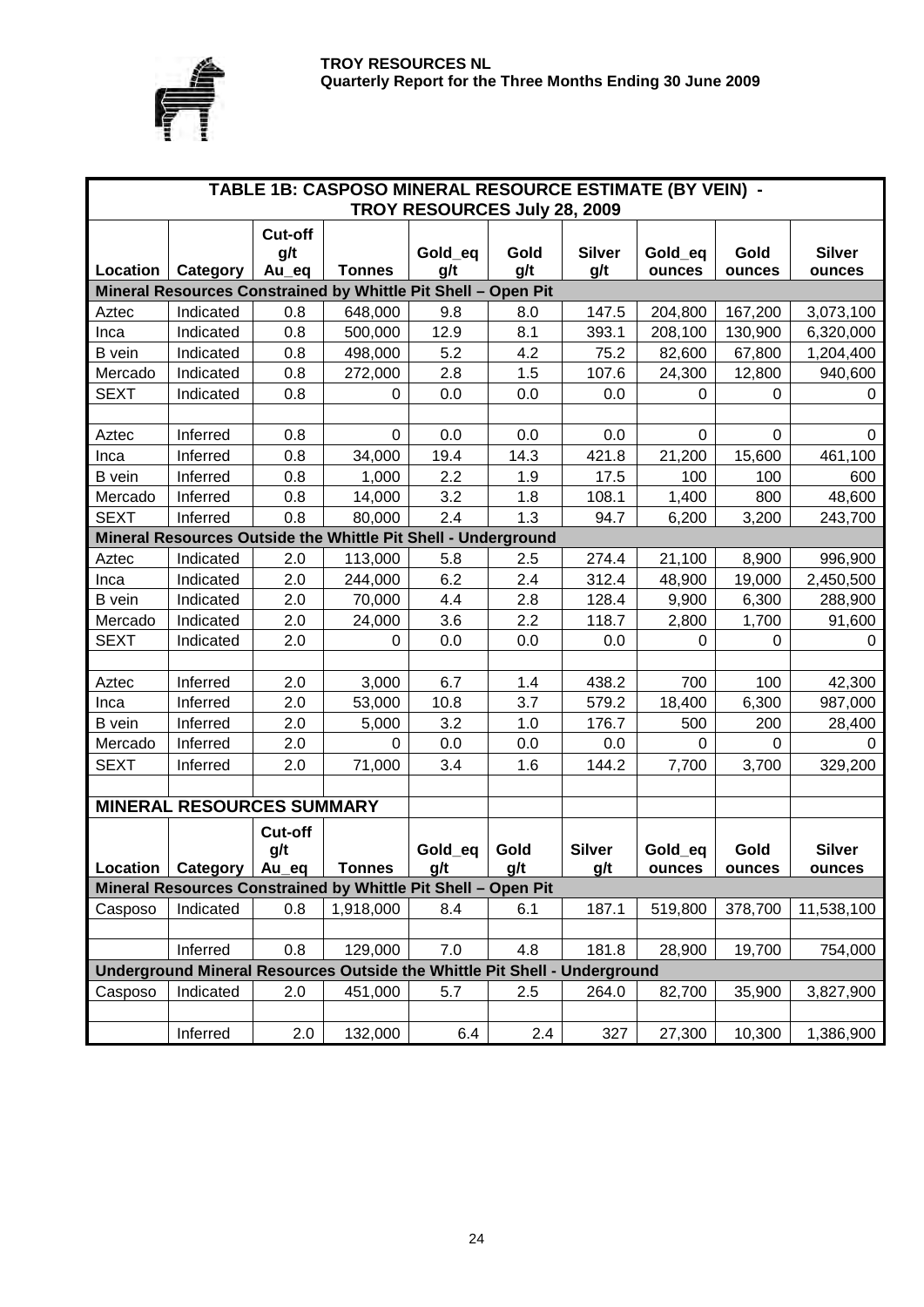

|                          |                                |                                 |                   | Table #2: Significant Gold Intersections - Diamond Core Drilling |               |             |           |               |              |                                |                                |
|--------------------------|--------------------------------|---------------------------------|-------------------|------------------------------------------------------------------|---------------|-------------|-----------|---------------|--------------|--------------------------------|--------------------------------|
|                          |                                |                                 |                   | Two Mile Hill Prospect, Sandstone Project                        |               |             |           |               |              |                                |                                |
| Hole ID                  | <b>Easting</b><br>(m)<br>(MGA) | <b>Northing</b><br>(m)<br>(MGA) | <b>AHD</b><br>mRL | <b>Azimuth</b><br><b>Degrees</b><br>(MGA)                        | <b>Dip</b>    | From<br>(m) | To<br>(m) | Length<br>(m) | Gold<br>g/t  | Geological<br><b>Host Rock</b> | <b>Cutoff</b><br>Gold<br>(g/t) |
| <b>TDD034</b><br>(2008)  | 723120                         | 6892640                         | 522               | $270^\circ$                                                      | $-78°$        | 63.0        | 79.0      | 16.0          | 2.79         | Tonalite                       | 0.2                            |
| including                |                                |                                 |                   |                                                                  |               | 63.0        | 68.0      | 5.0           | 7.76         | Tonalite                       | 1.0                            |
|                          |                                |                                 |                   |                                                                  |               |             |           |               |              |                                |                                |
|                          |                                |                                 |                   |                                                                  |               | 119.0       | 143.0     | 24.0          | 1.04         | Tonalite                       | 0.2                            |
| including                |                                |                                 |                   |                                                                  |               | 130.0       | 134.0     | 4.0           | 4.11         | Tonalite                       | 1.0                            |
|                          |                                |                                 |                   |                                                                  |               |             |           |               |              |                                |                                |
|                          |                                |                                 |                   |                                                                  |               | 177.0       | 318.0     | 141.0         | 2.30         | Tonalite                       | 0.2                            |
| including                |                                |                                 |                   |                                                                  |               | 130.0       | 134.0     | 4.0           | 4.11         | Tonalite                       | 1.0                            |
| and                      |                                |                                 |                   |                                                                  |               | 209.0       | 221.0     | 12.0          | 9.05         | Tonalite                       | 1.0                            |
| and                      |                                |                                 |                   |                                                                  |               | 268.0       | 271.0     | 3.0           | 13.51        | Tonalite                       | 1.0                            |
| and                      |                                |                                 |                   |                                                                  |               | 304.0       | 309.0     | 5.0           | 3.82         | Tonalite                       | 1.0                            |
|                          |                                |                                 |                   |                                                                  |               |             |           |               |              |                                |                                |
|                          |                                |                                 |                   |                                                                  |               | 321.0       | 371.0     | 50.0          | 2.71         | Tonalite                       | 0.2                            |
| including                |                                |                                 |                   |                                                                  |               | 336.0       | 340.0     | 4.0           | 27.66        | Tonalite                       | 1.0                            |
|                          |                                |                                 |                   |                                                                  |               |             |           |               |              |                                |                                |
|                          |                                |                                 |                   |                                                                  |               | 374.0       | 385.0     | 11.0          | 1.13         | Tonalite                       | 0.2                            |
|                          |                                |                                 |                   |                                                                  |               | 414.0       | 418.0     | 4.0           | 3.21         | Tonalite                       | 1.0                            |
| <b>TRCD727</b><br>(2008) | 723258                         | 6892560                         | 521               | $270^\circ$                                                      | $-60^\circ$   | 75.0        | 87.0      | 12.0          | 9.79         | Saprolite                      | 0.2                            |
| including                |                                |                                 |                   |                                                                  |               | 79.0        | 86.0      | 7.0           | 16.58        | Saprolite                      | 1.0                            |
|                          |                                |                                 |                   |                                                                  |               |             |           |               |              |                                |                                |
|                          |                                |                                 |                   |                                                                  |               | 311.0       | 327.0     | 16.0          | 5.30         | Tonalite                       | 0.2                            |
| including                |                                |                                 |                   |                                                                  |               | 312.0       | 325.0     | 13.0          | 6.39         | Tonalite                       | 1.0                            |
|                          |                                |                                 |                   |                                                                  |               |             |           |               |              |                                |                                |
|                          |                                |                                 |                   |                                                                  |               | 333.0       | 394.0     | 61.0          | 1.09         | Tonalite                       | 0.2                            |
| including                |                                |                                 |                   |                                                                  |               | 353.0       | 355.0     | 2.0           | 8.42         | Tonalite                       | 1.0                            |
| <b>TRCD730</b><br>(2009) | 723177                         | 6892636                         | 523               | 270°                                                             | $-60^\circ$   | 122.5       | 128.0     | 5.5           | 3.34         | Tonalite                       | 0.2                            |
|                          |                                |                                 |                   |                                                                  |               |             |           |               |              |                                |                                |
|                          |                                |                                 |                   |                                                                  |               | 130.6       | 140.0     | 9.4           | 1.73         | Tonalite                       | 0.2                            |
|                          |                                |                                 |                   |                                                                  |               |             |           |               |              |                                |                                |
|                          |                                |                                 |                   |                                                                  |               | 145.0       | 161.0     | 16.0          | 2.86         | Tonalite                       | 0.2                            |
|                          |                                |                                 |                   |                                                                  |               |             |           |               |              |                                |                                |
|                          |                                |                                 |                   |                                                                  |               | 200.0       | 221.0     | 21.0          | 2.98         | Tonalite                       | 0.2                            |
| including                |                                |                                 |                   |                                                                  |               | 205.9       | 209.0     | 3.1           | 17.11        | Tonalite                       | 1.0                            |
|                          |                                |                                 |                   |                                                                  |               |             |           |               |              |                                |                                |
|                          |                                |                                 |                   |                                                                  |               | 260.0       | 263.4     | 3.4           | 10.03        | Tonalite                       | 0.2                            |
| <b>TRCD731</b><br>(2009) | 723164                         | 6892596                         | 519               | $270^\circ$                                                      | $-55^{\circ}$ | 68.2        | 77.6      | 9.4           | 2.16         | Tonalite                       |                                |
|                          |                                |                                 |                   |                                                                  |               |             |           |               |              |                                |                                |
|                          |                                |                                 |                   |                                                                  |               | 86.2        | 117.0     | 30.8          | 3.95         | Tonalite                       | 0.2                            |
| including                |                                |                                 |                   |                                                                  |               | 98.9        | 107.5     | 8.6           | 12.90        | Tonalite                       | 1.0                            |
| <b>TRCD732</b>           |                                |                                 |                   |                                                                  |               |             |           |               |              |                                |                                |
| (2009)                   | 723165                         | 6892596                         | 519               | $270^\circ$                                                      | $-67^\circ$   | 24.0        | 30.0      | 6.0           | 1.66         | Tonalite                       | 0.2                            |
|                          |                                |                                 |                   |                                                                  |               |             |           |               |              |                                |                                |
|                          |                                |                                 |                   |                                                                  |               | 210.0       | 238.0     | 28.0          | 1.07         | Tonalite                       | 0.2                            |
|                          |                                |                                 |                   |                                                                  |               |             |           |               |              |                                | 0.2                            |
|                          |                                |                                 |                   |                                                                  |               | 251.0       | 375.0     | 124.0<br>2.0  | 1.65<br>8.95 | Tonalite                       |                                |
| including                |                                |                                 |                   |                                                                  |               | 277.0       | 279.0     |               |              | Tonalite                       | $1.0$                          |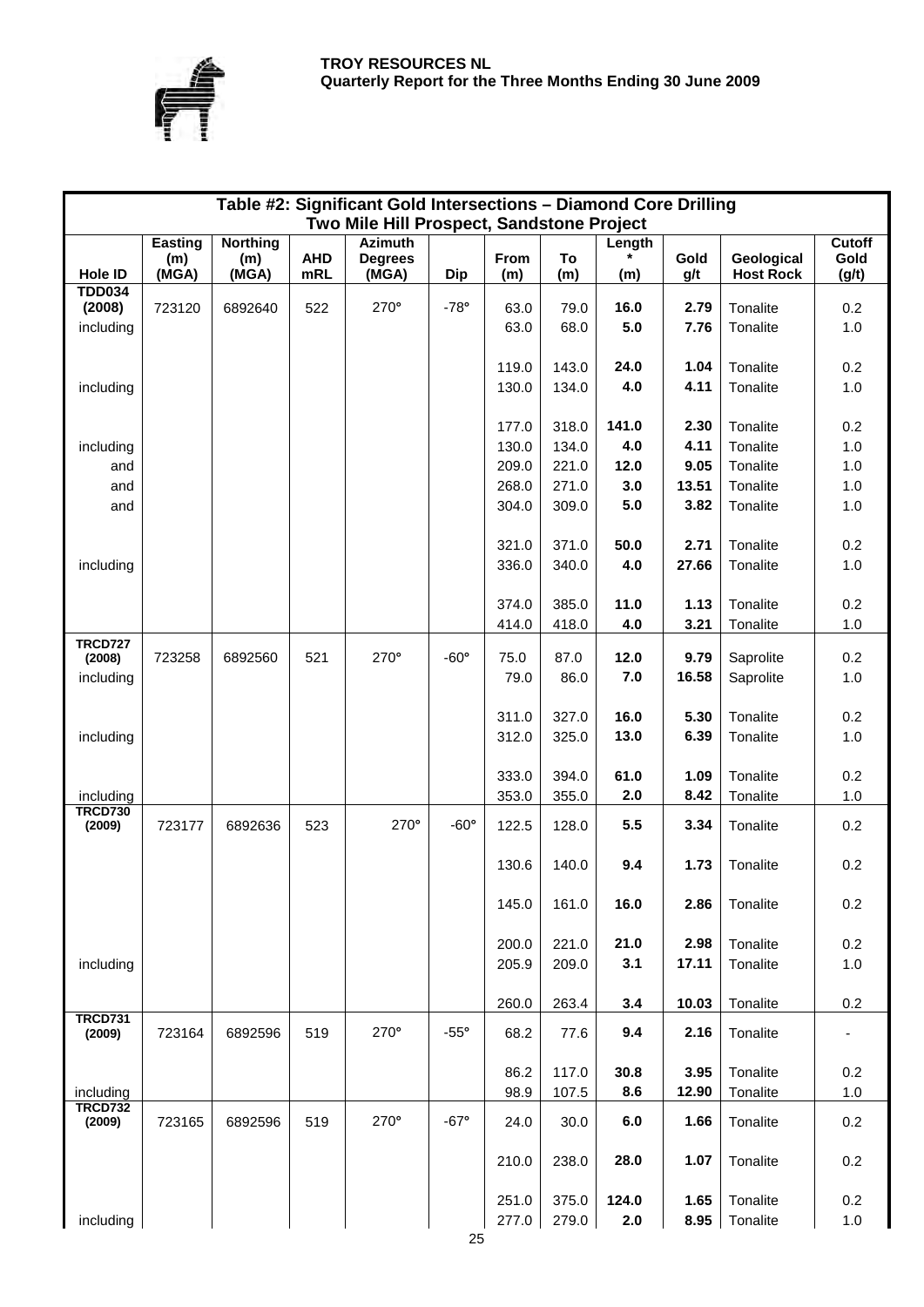### **TROY RESOURCES NL Quarterly Report for the Three Months Ending 30 June 2009**



|                          |                |                 |            | Table #2: Significant Gold Intersections - Diamond Core Drilling |             |       |       |        |       |                  |                |
|--------------------------|----------------|-----------------|------------|------------------------------------------------------------------|-------------|-------|-------|--------|-------|------------------|----------------|
|                          |                |                 |            | Two Mile Hill Prospect, Sandstone Project                        |             |       |       |        |       |                  |                |
|                          | <b>Easting</b> | <b>Northing</b> | <b>AHD</b> | <b>Azimuth</b>                                                   |             | From  | To    | Length | Gold  | Geological       | Cutoff<br>Gold |
| <b>Hole ID</b>           | (m)<br>(MGA)   | (m)<br>(MGA)    | mRL        | <b>Degrees</b><br>(MGA)                                          | <b>Dip</b>  | (m)   | (m)   | (m)    | g/t   | <b>Host Rock</b> | (g/t)          |
| and                      |                |                 |            |                                                                  |             | 361.5 | 371.0 | 9.5    | 6.23  | Tonalite         | 1.0            |
|                          |                |                 |            |                                                                  |             |       |       |        |       |                  |                |
|                          |                |                 |            |                                                                  |             | 406.0 | 422.0 | 16.0   | 2.12  | Tonalite         | 0.2            |
| including                |                |                 |            |                                                                  |             | 412.5 | 417.0 | 4.5    | 5.76  | Tonalite         | 1.0            |
|                          |                |                 |            |                                                                  |             |       |       |        |       |                  |                |
|                          |                |                 |            |                                                                  |             | 433.0 | 446.0 | 14.0   | 1.24  | Tonalite         | 0.2            |
|                          |                |                 |            |                                                                  |             |       |       |        |       |                  |                |
|                          |                |                 |            |                                                                  |             | 449.0 | 465.0 | 16.0   | 1.03  | Tonalite         | 0.2            |
| <b>TRCD733</b>           | 723170         | 6892560         | 519        | $270^\circ$                                                      | $-55^\circ$ | 240.1 | 266.0 | 25.9   | 16.56 | <b>BIF</b>       | 0.2            |
| (2009)                   |                |                 |            |                                                                  |             | 243.0 | 246.5 | 3.5    | 20.24 | <b>BIF</b>       | 1.0            |
| including                |                |                 |            |                                                                  |             | 251.0 | 264.7 | 13.7   | 25.98 | <b>BIF</b>       | 1.0            |
| <b>TRCD734</b>           |                |                 |            |                                                                  |             |       |       |        |       |                  |                |
| (2009)                   | 723178         | 6892520         | 519        | $270^\circ$                                                      | $-65^\circ$ | 232   | 298   | 66.0   | 1.13  | Tonalite         | 0.2            |
| including                |                |                 |            |                                                                  |             | 241   | 244   | 3.0    | 6.13  | Tonalite         | 1.0            |
|                          |                |                 |            |                                                                  |             |       |       |        |       |                  |                |
|                          |                |                 |            |                                                                  |             | 335   | 357   | 22.0   | 1.54  | Tonalite         | 0.2            |
| including                |                |                 |            |                                                                  |             | 341   | 346   | 5.0    | 5.48  | Tonalite         | 1.0            |
|                          |                |                 |            |                                                                  |             |       |       |        |       |                  |                |
|                          |                |                 |            |                                                                  |             | 370   | 381   | 11.0   | 1.133 | Tonalite         | 0.2            |
|                          |                |                 |            |                                                                  |             |       |       |        |       |                  |                |
|                          |                |                 |            |                                                                  |             | 385   | 409   | 24.0   | 0.98  | Tonalite         | 0.2            |
| <b>TRCD735</b><br>(2009) | 723189         | 6892480         | 518        | 270°                                                             | $-65^\circ$ | 215.0 | 221.8 | 6.8    | 15.73 | <b>BIF</b>       | 0.2            |
| including                |                |                 |            |                                                                  |             | 216.4 | 219.8 | 3.4    | 30.36 | <b>BIF</b>       | 1.0            |
|                          |                |                 |            |                                                                  |             |       |       |        |       |                  |                |
|                          |                |                 |            |                                                                  |             | 245.0 | 261.0 | 16.0   | 1.08  | Tonalite         | 0.2            |
|                          |                |                 |            |                                                                  |             |       |       |        |       |                  |                |
|                          |                |                 |            |                                                                  |             | 308.0 | 345.0 | 37.0   | 4.46  | Tonalite         | 0.2            |
|                          |                |                 |            |                                                                  |             |       |       |        |       |                  |                |
|                          |                |                 |            |                                                                  |             | 385.0 | 391.0 | 6.0    | 1.18  | Tonalite         | 0.2            |
|                          |                |                 |            |                                                                  |             |       |       |        |       |                  |                |
|                          |                |                 |            |                                                                  |             | 394.0 | 405.0 | 11.0   | 6.89  | Tonalite         | 0.2            |
| including                |                |                 |            |                                                                  |             | 397.0 | 400.0 | 3.0    | 23.54 | Tonalite         | 1.0            |
|                          |                |                 |            |                                                                  |             |       |       |        |       |                  |                |
|                          |                |                 |            |                                                                  |             | 444.5 | 472.8 | 28.3   | 1.87  | Tonalite         | 0.2            |
| including                |                |                 |            |                                                                  |             | 469.1 | 471.8 | 2.7    | 7.27  | Tonalite         | 1.0            |

*Note:* 

• *At a 0.2g/t gold cutoff, only intersections achieving a minimum 10m width at 1g/t gold or averaging 10gram x metres have been listed. At a 1g/t gold cutoff only intersections achieving a minimum width of 2m and a minimum average of 1gram x metres have been listed.*

• *(\*) denotes length is downhole length of drill core*

• *All samples were prepared and assayed by SGS Mineral Services Laboratory and Genalysis Laboratory Services Pty Ltd - INTERTEK Group Laboratory in Perth, Western Australia using Method FAA50 being Fire Assay on a 50 gram charge with an AAS finish.*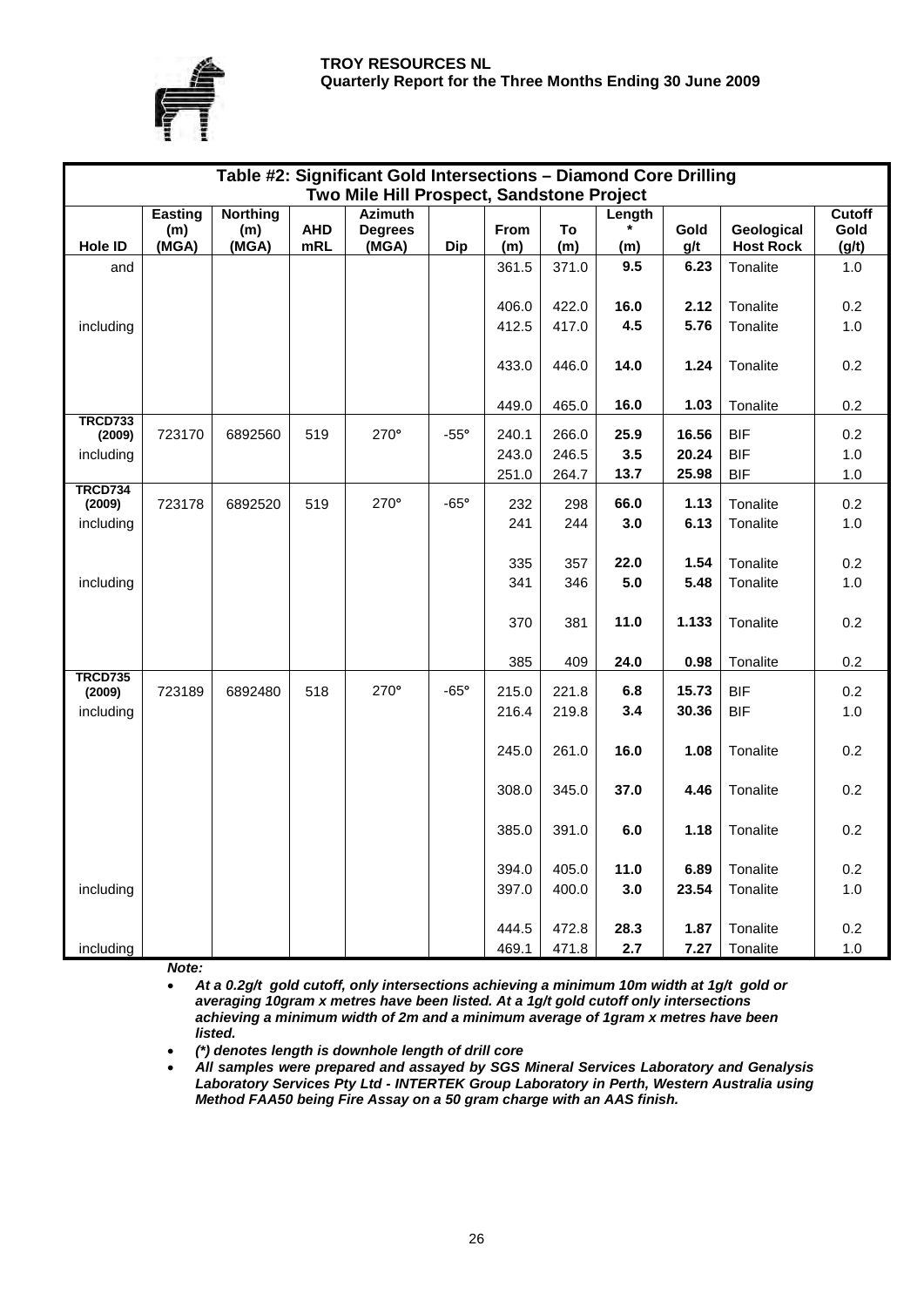

| Table #3: Significant Gold Intersections – Diamond Core Drilling<br><b>Bulloak Prospect, Sandstone Project</b> |                       |                        |                |             |              |                                           |                                           |                                 |                                      |  |  |
|----------------------------------------------------------------------------------------------------------------|-----------------------|------------------------|----------------|-------------|--------------|-------------------------------------------|-------------------------------------------|---------------------------------|--------------------------------------|--|--|
| Hole<br>ID                                                                                                     | <b>Easting</b><br>(m) | <b>Northing</b><br>(m) | <b>Azimuth</b> | <b>Dip</b>  | Depth<br>(m) | <b>From</b><br>(m)                        | To<br>(m)                                 | Length*<br>(m)                  | Gold<br>(g/t)<br>Au                  |  |  |
| TRCD706                                                                                                        | 729836.5              | 6897905                | $225^\circ$    | $-60^\circ$ | 299.8        | 143.0<br>167.0<br>169.0<br>173.0<br>194.0 | 144.0<br>168.0<br>170.0<br>174.0<br>195.0 | 1.0<br>1.0<br>1.0<br>1.0<br>1.0 | 3.24<br>2.78<br>2.40<br>3.53<br>1.46 |  |  |

*Note:*

• *(\*) length represents downhole widths*

• *All samples were prepared and assayed by SGS Mineral Services Laboratory and Genalysis Laboratory Services Pty Ltd - INTERTEK Group Laboratory in Perth, Western Australia using Method FAA50 being Fire Assay on a 50 gram charge with an AAS finish.*

| Table #4: Significant Gold Intersections - Reverse Circulation & Rotary Air Blast Drilling<br><b>Maria Bonita Prospect Andorinhas Project</b> |                       |                        |                |             |                     |                    |           |                |                            |  |  |
|-----------------------------------------------------------------------------------------------------------------------------------------------|-----------------------|------------------------|----------------|-------------|---------------------|--------------------|-----------|----------------|----------------------------|--|--|
| Hole ID                                                                                                                                       | <b>Easting</b><br>(m) | <b>Northing</b><br>(m) | <b>Azimuth</b> | <b>Dip</b>  | <b>Depth</b><br>(m) | <b>From</b><br>(m) | To<br>(m) | Length*<br>(m) | Gold<br>$(g/t \text{ Au})$ |  |  |
| <b>BBC214</b>                                                                                                                                 | 632101                | 9176372                | $020^\circ$    | $-60^\circ$ | 40.0                | 29.0               | 30.0      | 1.0            | 1.09                       |  |  |
| MAC088                                                                                                                                        | 630007                | 9174652                | $150^\circ$    | $-50^\circ$ | 50.0                | 17.0               | 18.0      | 1.0            | 4.65                       |  |  |
| MAC090                                                                                                                                        | 630003                | 9174618                | $150^\circ$    | $-50^\circ$ | 45.0                | 28.0               | 31.0      | 3.0            | 1.80                       |  |  |
| MAR074                                                                                                                                        | 630300                | 9174545                | $150^\circ$    | $-50^\circ$ | 50.0                | 4.0                | 5.0       | 1.0            | 1.27                       |  |  |
| MAR078                                                                                                                                        | 629939                | 9174429                | $150^\circ$    | $-50^\circ$ | 50.0                | 4.0                | 5.0       | 1.0            | 1.24                       |  |  |
| <b>MAR082</b>                                                                                                                                 | 630025                | 9174630                | $150^\circ$    | $-50^\circ$ | 50.0                | 7.0                | 14.0      | 7.0            | 11.77                      |  |  |
| including                                                                                                                                     |                       |                        |                |             |                     | 9.0                | 11.0      | 2.0            | 32.64                      |  |  |
| MAR083                                                                                                                                        | 630046                | 9174586                | $150^\circ$    | $50^\circ$  | 41.0                | 0.0                | 1.0       | 1.0            | 1.08                       |  |  |

*Note:* 

• *(\*) denotes length is downhole length of drill core*

• *All samples were prepared and assayed by the RML Mine site laboratory with selected check sampling by SGS Mineral Services Laboratory using Method FA\_50 being Fire Assay on a 50 gram charge with an AAS finish.*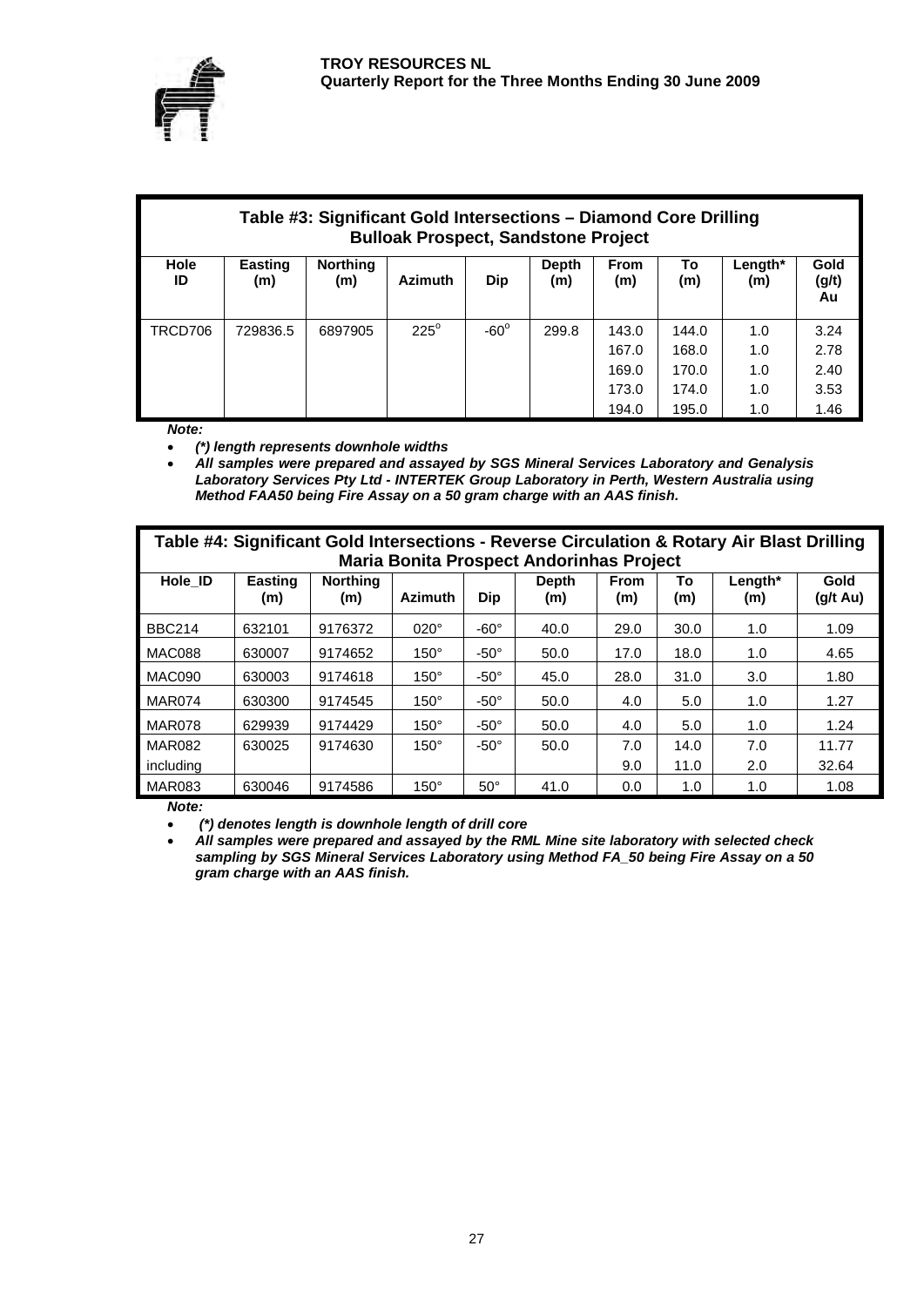

|                 | Table #5: Mamão Mine Underground Channel Sampling Summary |                 |                |              |             |     |           |            |  |  |  |  |
|-----------------|-----------------------------------------------------------|-----------------|----------------|--------------|-------------|-----|-----------|------------|--|--|--|--|
| <b>Channel</b>  | Easting                                                   | <b>Northing</b> |                | <b>Depth</b> | From        | To  | Length(*) | Gold       |  |  |  |  |
| <b>Sample</b>   | (m)                                                       | (m)             | <b>Azimuth</b> | (m)          | (m)         | (m) | (m)       | $(g/t)$ Au |  |  |  |  |
| <b>CMEL0237</b> | 630709.99                                                 | 9175502.61      | $330^\circ$    | 4.7          | $\mathbf 0$ | 4.7 | 4.7       | 10.48      |  |  |  |  |
| CMEL0242A       | 630706.19                                                 | 9175506.16      | 355°           | 0.6          | $\pmb{0}$   | 0.6 | 0.6       | 9.09       |  |  |  |  |
| CMEL0242B       | 630705.38                                                 | 9175505.57      | 355°           | 0.8          | $\mathbf 0$ | 0.8 | 0.8       | 9.07       |  |  |  |  |
| CMEL0251        | 630709.47                                                 | 9175505.64      | 320°           | 3.7          | 0           | 3.7 | 3.7       | 8.44       |  |  |  |  |
| <b>CMEL0253</b> | 630701.6                                                  | 9175502.05      | $320^\circ$    | 4.0          | 0           | 4.0 | 4.0       | 10.62      |  |  |  |  |
| <b>CMEL0283</b> | 630717.36                                                 | 9175508.93      | $330^\circ$    | 4.0          | 0           | 4.0 | 4.0       | 8.19       |  |  |  |  |
| CMEL0286        | 630697.32                                                 | 9175499.08      | 325°           | 4.2          | $\pmb{0}$   | 4.2 | 4.2       | 8.32       |  |  |  |  |
| CMEL0288        | 630723.82                                                 | 9175511.9       | 325°           | 4.2          | $\mathbf 0$ | 4.2 | 4.2       | 8.16       |  |  |  |  |
| CMEL0290        | 630725.62                                                 | 9175511.35      | $330^\circ$    | 3.4          | 0           | 3.4 | 3.4       | 8.25       |  |  |  |  |
| CMEL0316        | 630724.28                                                 | 9175507.62      | $330^\circ$    | 1.7          | $\pmb{0}$   | 1.7 | 1.7       | 15.77      |  |  |  |  |
| CMEL0327        | 630721.1                                                  | 9175496.71      | $340^\circ$    | 2.1          | $\mathbf 0$ | 2.1 | 2.1       | 29.8       |  |  |  |  |
| <b>CMEL0328</b> | 630725.67                                                 | 9175504.02      | $330^\circ$    | 1.8          | $\pmb{0}$   | 1.8 | 1.8       | 8.15       |  |  |  |  |
| <b>CMEL0329</b> | 630696.61                                                 | 9175491.22      | 340°           | 1.8          | $\pmb{0}$   | 1.8 | 1.8       | 23.45      |  |  |  |  |
| <b>CMEL0330</b> | 630712.93                                                 | 9175502.45      | $320^\circ$    | 1.8          | 0           | 1.8 | 1.8       | 16.75      |  |  |  |  |
| <b>CMEL0331</b> | 630713.15                                                 | 9175500.08      | $340^\circ$    | 1.7          | $\mathbf 0$ | 1.7 | 1.7       | 34.41      |  |  |  |  |
| <b>CMEL0332</b> | 630714.06                                                 | 9175497.9       | $340^\circ$    | 2.0          | $\pmb{0}$   | 2.0 | 2.0       | 24.31      |  |  |  |  |
| CMEL0334        | 630702.83                                                 | 9175492.07      | 335°           | 2.1          | $\pmb{0}$   | 2.1 | 2.1       | 16.08      |  |  |  |  |
| <b>CMEL0342</b> | 630731.19                                                 | 9175508.41      | 330°           | 2.0          | 0           | 2.0 | 2.0       | 24.24      |  |  |  |  |
| CMEL0343        | 630714.83                                                 | 9175495.6       | $360^\circ$    | 1.6          | 0           | 1.6 | 1.6       | 24.06      |  |  |  |  |
| CMEL0347        | 630744.84                                                 | 9175515.35      | 340°           | 4.4          | $\mathbf 0$ | 4.4 | 4.4       | 9.57       |  |  |  |  |
| CMEL0356        | 630677.5                                                  | 9175483.42      | $320^\circ$    | 1.9          | 0           | 1.9 | 1.9       | 20.77      |  |  |  |  |
| CMEL0370        | 630721.47                                                 | 9175494.49      | $340^\circ$    | 2.0          | $\pmb{0}$   | 2.0 | 2.0       | 21.89      |  |  |  |  |
| <b>CMEL0371</b> | 630723.04                                                 | 9175492.13      | $340^\circ$    | 2.2          | $\pmb{0}$   | 2.2 | 2.2       | 25.33      |  |  |  |  |
| <b>CMEL0373</b> | 630724.41                                                 | 9175487.48      | 340°           | 1.6          | $\pmb{0}$   | 1.6 | 1.6       | 8.97       |  |  |  |  |
| <b>CMEL0389</b> | 630679.37                                                 | 9175476.96      | 330°           | 1.6          | $\pmb{0}$   | 1.6 | 1.6       | 9.15       |  |  |  |  |
| <b>CMEL0391</b> | 630715.5                                                  | 9175493.77      | 340°           | 1.6          | 0           | 1.6 | 1.6       | 18.87      |  |  |  |  |
| <b>CMEL0392</b> | 630716.77                                                 | 9175490.6       | $340^\circ$    | 2.0          | 0           | 2.0 | 2.0       | 20.25      |  |  |  |  |
| <b>CMEL0395</b> | 630686.52                                                 | 9175480.24      | $330^\circ$    | 1.6          | 0           | 1.6 | 1.6       | 8.54       |  |  |  |  |
| CMEL0397        | 630704.4                                                  | 9175487.49      | $330^\circ$    | 1.8          | $\pmb{0}$   | 1.8 | 1.8       | 11.43      |  |  |  |  |
| <b>CMEL0398</b> | 630705.3                                                  | 9175484.89      | $330^\circ$    | 2.2          | 0           | 2.2 | 2.2       | 25.00      |  |  |  |  |
| CMEL0401        | 630733.32                                                 | 9175503.46      | $330^\circ$    | 2.3          | 0           | 2.3 | 2.3       | 29.79      |  |  |  |  |
| CMEL0402        | 630734.01                                                 | 9175501.01      | $330^\circ$    | 1.5          | 0           | 1.5 | 1.5       | 30.15      |  |  |  |  |
| CMEL0403        | 630734.65                                                 | 9175498.55      | $330^\circ$    | 1.9          | 0           | 1.9 | 1.9       | 18.62      |  |  |  |  |
| CMEL0404        | 630735.43                                                 | 9175496.49      | $330^\circ$    | 2.1          | 0           | 2.1 | 2.1       | 16.42      |  |  |  |  |
| CMEL0405        | 630726.44                                                 | 9175502.04      | $330^\circ$    | 1.7          | 0           | 1.7 | 1.7       | 30.04      |  |  |  |  |
| CMEL0406        | 630727.33                                                 | 9175498.9       | $330^\circ$    | 2.3          | 0           | 2.3 | 2.3       | 22.14      |  |  |  |  |
| CMEL0407        | 630728.21                                                 | 9175496.17      | $330^\circ$    | 1.9          | 0           | 1.9 | 1.9       | 29.28      |  |  |  |  |
| CMEL0408        | 630729.27                                                 | 9175494.22      | $330^\circ$    | 2.0          | 0           | 2.0 | 2.0       | 28.82      |  |  |  |  |
| CMEL0409        | 630730.23                                                 | 9175492.05      | $330^\circ$    | 2.0          | $\pmb{0}$   | 2.0 | 2.0       | 26.82      |  |  |  |  |
| CMEL0412        | 630651.8                                                  | 9175469         | $340^\circ$    | 4.3          | 0           | 4.3 | 4.3       | 9.71       |  |  |  |  |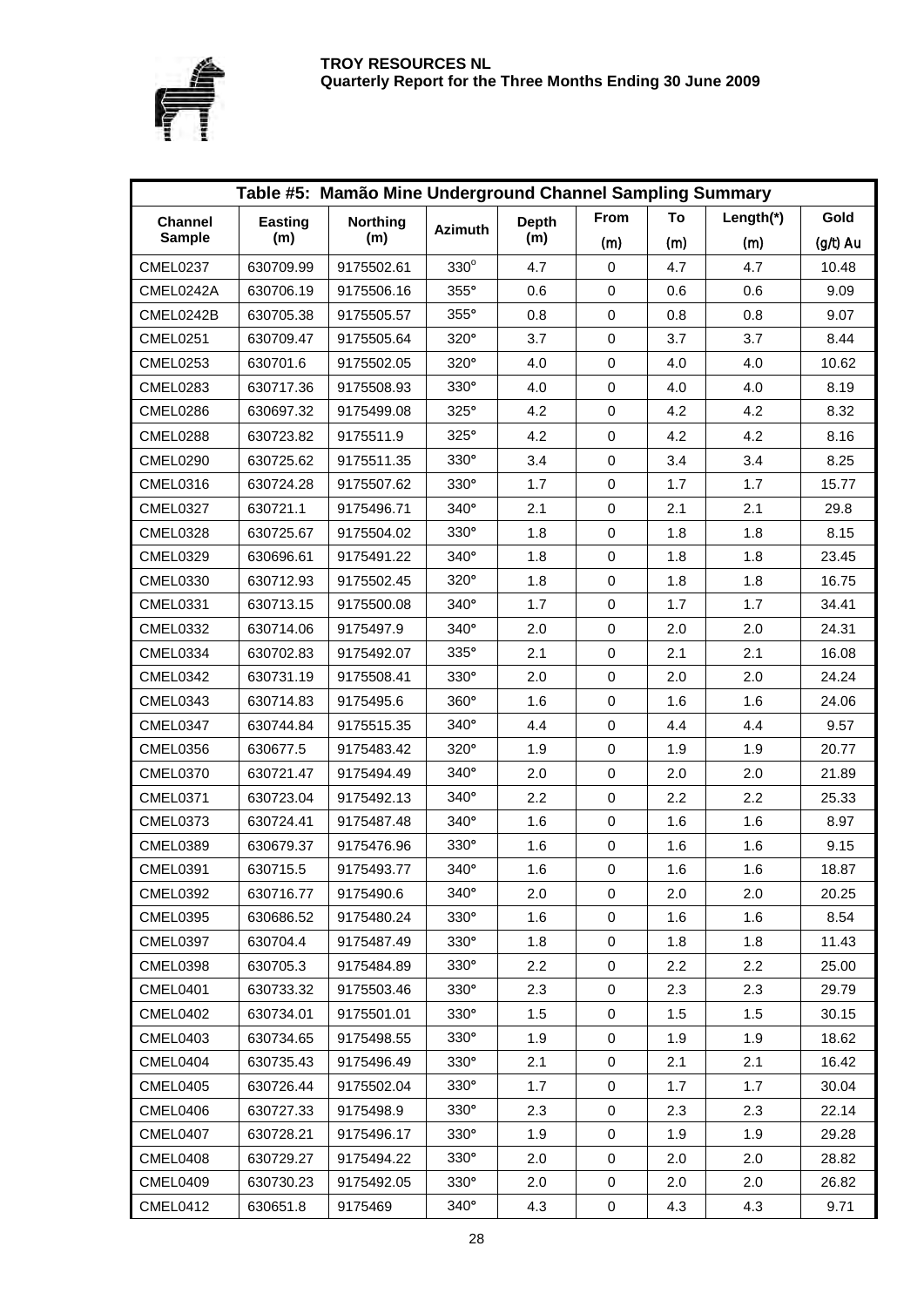

|                 | Table #5: Mamão Mine Underground Channel Sampling Summary |                 |                |              |             |     |           |                                                                                                                                                                       |  |  |  |  |
|-----------------|-----------------------------------------------------------|-----------------|----------------|--------------|-------------|-----|-----------|-----------------------------------------------------------------------------------------------------------------------------------------------------------------------|--|--|--|--|
| <b>Channel</b>  | Easting                                                   | <b>Northing</b> | <b>Azimuth</b> | <b>Depth</b> | <b>From</b> | To  | Length(*) | Gold<br>$(g/t)$ Au<br>8.31<br>13.65<br>19.55<br>14.29<br>8.46<br>12.70<br>12.16<br>11.36<br>20.42<br>8.23<br>29.57<br>9.89<br>11.73<br>9.30<br>13.24<br>11.77<br>8.40 |  |  |  |  |
| <b>Sample</b>   | (m)                                                       | (m)             |                | (m)          | (m)         | (m) | (m)       |                                                                                                                                                                       |  |  |  |  |
| CMEL0426        | 630691.23                                                 | 9175486.42      | $330^\circ$    | 1.9          | $\Omega$    | 1.9 | 1.9       |                                                                                                                                                                       |  |  |  |  |
| CMEL0427        | 630692.01                                                 | 9175483.87      | 325°           | 2.1          | $\Omega$    | 2.1 | 2.1       |                                                                                                                                                                       |  |  |  |  |
| CMEL0456        | 630782.58                                                 | 9175520.24      | 325°           | 4.6          | 0           | 4.6 | 4.6       |                                                                                                                                                                       |  |  |  |  |
| CMEL0457        | 630717.92                                                 | 9175488.06      | 340°           | 1.6          | $\mathbf 0$ | 1.6 | 1.6       |                                                                                                                                                                       |  |  |  |  |
| CMEL0460        | 630733.29                                                 | 9175483.97      | $330^\circ$    | 1.7          | $\mathbf 0$ | 1.7 | 1.7       |                                                                                                                                                                       |  |  |  |  |
| CMEL0468        | 630744.72                                                 | 9175509.47      | $335^\circ$    | 2.2          | $\Omega$    | 2.2 | 2.2       |                                                                                                                                                                       |  |  |  |  |
| CMEL0469        | 630744.82                                                 | 9175506.82      | $330^\circ$    | 1.7          | $\Omega$    | 1.7 | 1.7       |                                                                                                                                                                       |  |  |  |  |
| CMEL0470        | 630745.68                                                 | 9175504.57      | 335°           | 1.9          | $\mathbf 0$ | 1.9 | 1.9       |                                                                                                                                                                       |  |  |  |  |
| CMEL0476        | 630678.76                                                 | 9175463.81      | 335°           | 1.8          | 0           | 1.8 | 1.8       |                                                                                                                                                                       |  |  |  |  |
| CMEL0478        | 630680.78                                                 | 9175459.04      | $350^\circ$    | 2.4          | $\mathbf 0$ | 2.4 | 2.4       |                                                                                                                                                                       |  |  |  |  |
| CMEL0480        | 630706.45                                                 | 9175482.7       | $325^\circ$    | 1.8          | $\Omega$    | 1.8 | 1.8       |                                                                                                                                                                       |  |  |  |  |
| CMEL0481        | 630707.24                                                 | 9175480.61      | 325°           | 1.8          | 0           | 1.8 | 1.8       |                                                                                                                                                                       |  |  |  |  |
| CMEL0491        | 630686.37                                                 | 9175477.79      | $335^\circ$    | 1.8          | $\mathbf 0$ | 1.8 | 1.8       |                                                                                                                                                                       |  |  |  |  |
| <b>CMEL0492</b> | 630687.43                                                 | 9175475.41      | 335°           | 1.7          | $\Omega$    | 1.7 | 1.7       |                                                                                                                                                                       |  |  |  |  |
| CMEL0495        | 630695.31                                                 | 9175476.07      | $330^\circ$    | 1.7          | $\Omega$    | 1.7 | 1.7       |                                                                                                                                                                       |  |  |  |  |
| CMEL0496        | 630697.54                                                 | 9175488.91      | $330^\circ$    | 2.1          | 0           | 2.1 | 2.1       |                                                                                                                                                                       |  |  |  |  |
| CMEL0498        | 630699.16                                                 | 9175484.87      | 330°           | 1.9          | $\mathbf 0$ | 1.9 | 1.9       |                                                                                                                                                                       |  |  |  |  |
| <b>CMEL0500</b> | 630700.99                                                 | 9175480.08      | $330^\circ$    | 1.2          | 0           | 1.2 | 1.2       | 27.35                                                                                                                                                                 |  |  |  |  |
| CMEL0501        | 630701.94                                                 | 9175477.7       | $330^\circ$    | 1.9          | 0           | 1.9 | 1.9       | 9.39                                                                                                                                                                  |  |  |  |  |

*Note:* 

• *(\*) denotes length is downhole length of drill core*

• *All samples were prepared and assayed by the RML Mine site laboratory with selected check sampling by SGS Mineral Services Laboratory using Method FA\_50 being Fire Assay on a 50 gram charge with an AAS finish.*